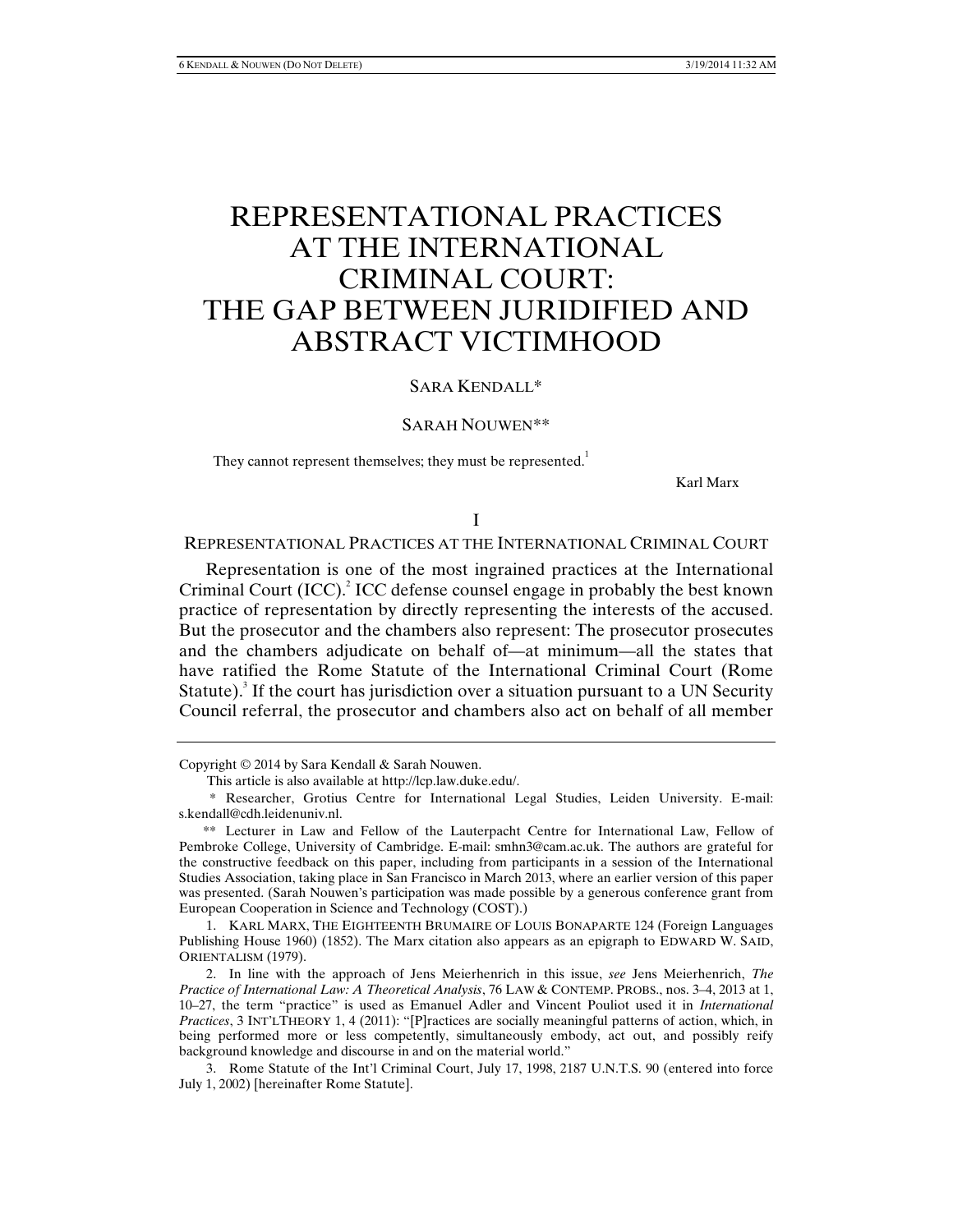states of the United Nations. This article focuses on a more novel practice of representation in international criminal law: the practice of speaking, directly or indirectly, for victims of international crimes.

Like other practices, the practice of representation produces effects.<sup>4</sup> Political and social theorists have studied the effects of the practice of political representation. As this article will show, some of their insights illustrate the effects of legal representation as well, despite formal differences in representational practice. One such insight is that, as Hanna Pitkin explains, representation is "*re-presentation,* a making present again" that is not merely a "literal bringing into presence" but a "making present in some sense of something which is nevertheless not present literally or in fact."<sup>5</sup> For Pitkin, representational practice is characterized by the absence of the object of representation: Some other entity carries out this act of "making present," introducing a rhetorical space where claims are made on behalf of absent constituents.<sup>6</sup> In the field of law, practices of representation also allow various actors to stand in for others and to make claims on their behalf. Unlike the defendant, a disembodied concept such as "the state" or "the international community" is not physically present in the courtroom.

When constituents are absent, representation produces what Pierre Bourdieu refers to as an "oracle effect": A "spokesperson gives voice to the group in whose name he speaks, thereby speaking with all the authority of that elusive, absent phenomenon."7 In politics, Bourdieu writes, a "whole series of symbolic effects . . . rest on this sort of usurpatory ventriloquism, which consists in giving voice to those in whose name one is authorized to speak."<sup>8</sup> The oracle effect that is produced through representational practices of speaking on behalf of others thus entails an appropriation or "usurpation" of the voices (and indeed authority) of the represented. This oracle effect is evident at the ICC as well. When the prosecutor prosecutes or the judges adjudicate international crimes—whether they do so on behalf of states that have ratified the Rome Statute, or on behalf of member states of the United Nations, or even on behalf of "the victims" of international crimes—these actors simultaneously "give voice to" and appropriate the voices and authority of those they claim to represent.

But the relationship between the representative and the represented is more dynamic than one in which the representative merely usurps authority from the represented: The relationship is mutually constitutive. As Bourdieu argues, the representative is both constituted by and constitutes the represented group: "It is because the representative exists, because he *represents* (symbolic action), that the group that is represented and symbolized exists and that in return it

8. *Id.*

 <sup>4.</sup> *See* Meierhenrich, *supra* note 2, at 20–27.

 <sup>5.</sup> HANNA F. PITKIN, THE CONCEPT OF REPRESENTATION 8–9 (1967) (emphases omitted).

 <sup>6.</sup> *Id.*

 <sup>7.</sup> PIERRE BOURDIEU, LANGUAGE AND SYMBOLIC POWER 211 (1991).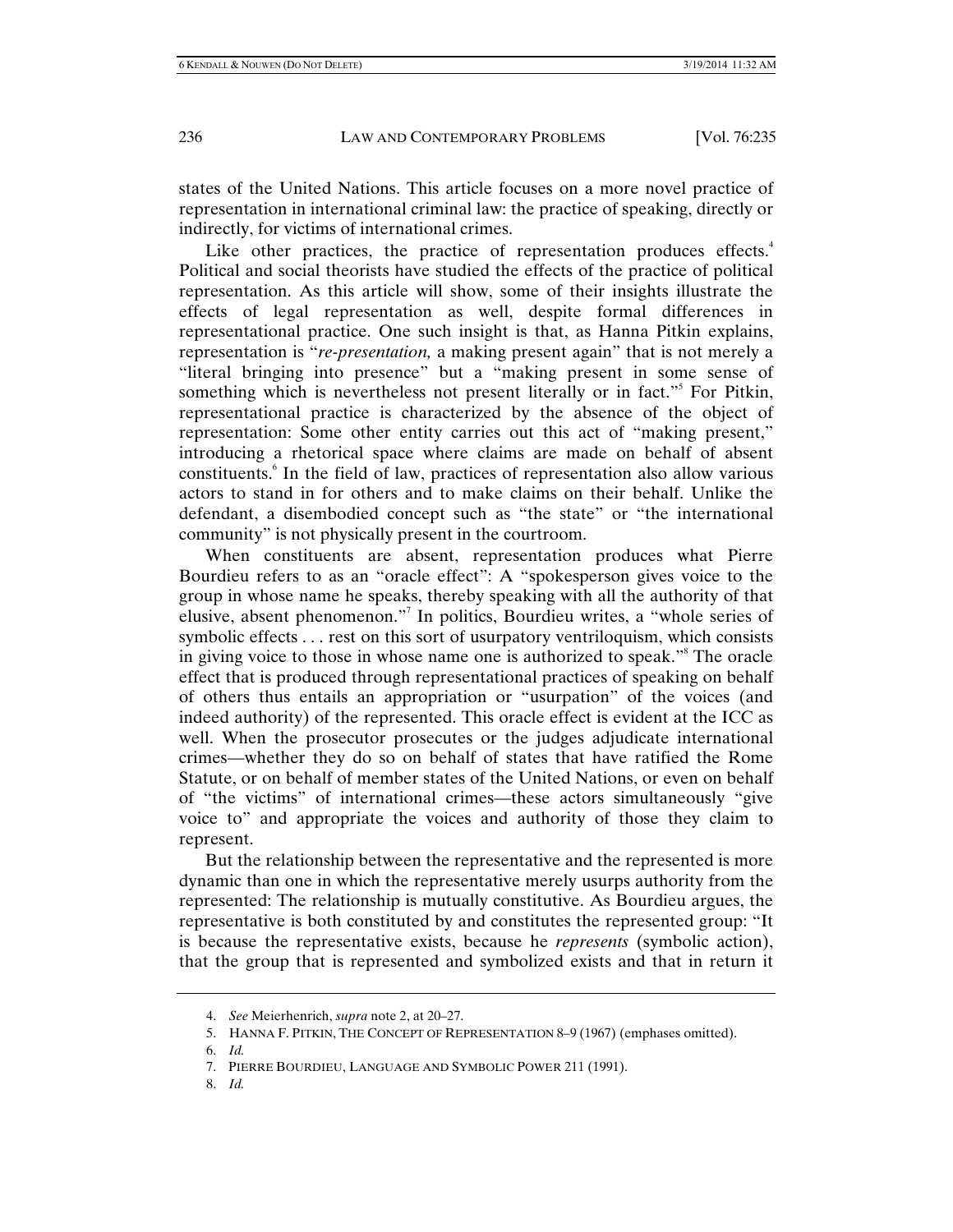gives existence to its representative as the representative of the group."<sup>9</sup> This circular relationship between representative and represented exists in law as well. While the representative relies upon the represented entity to confer the representative's authority, the represented entity—whether a defendant, a victim, the crown, or the "international community"—relies upon the representative to make it present.

As a practice, representation is thus built upon a series of presumptions about transferring authority from one individual (or collective) to another, about the ability to speak on behalf of others, and about the resilience of individual (and plural) interests when they are channelled through a singular representative.

Against this theoretical background we review the representation of the interests of a new category of actors in international criminal law: "victims."<sup>10</sup> According to the ICC website, the rights granted to victims under the Rome Statute and the ICC's Rules of Procedure and Evidence (RPE) are "[o]ne of the [ICC's] great innovations."11 Apart from the right to reparations (which is beyond the focus of this article), the website mentions the right to participate in proceedings: "For the first time in the history of international criminal justice, victims have the possibility . . . to present their views and observations before the Court. . . . The victim-based provisions within the [Rome] Statute provide victims with the opportunity to have their voices heard."<sup>12</sup> Similarly, a guidebook for victim participants in ICC proceedings explains:

In order to ensure that the voices of victims are heard and their interests taken into account during proceedings, victims at the ICC enjoy rights that have never before been incorporated in the mandate of an international criminal court.<sup>1</sup>

 11. *Victims and Witnesses*, INT'L CRIM. CT., http://www.icc-cpi.int/en\_menus/icc/0structure% 20of%20the%20court/victims/Pages/victims%20and%20witnesses.aspx (last visited Jan. 20, 2014).

12. *Id.*

 13. INT'L CRIMINAL COURT, VICTIMS BEFORE THE INTERNATIONAL CRIMINAL COURT: A GUIDE FOR THE PARTICIPATION OF VICTIMS IN THE PROCEEDINGS OF THE COURT 12, *available at*  http://www.icc-cpi.int/NR/rdonlyres/8FF91A2C-5274-4DCB-9CCE-37273C5E9AB4/282477/160910

 <sup>9.</sup> *Id.* at 204.

 <sup>10.</sup> The term "victims" is controversial, since it is associated with the image of a "powerless, helpless innocent" who suffers from catastrophic events but lacks agency him or herself. *See* MAKAU MUTUA, HUMAN RIGHTS: A POLITICAL AND CULTURAL CRITIQUE 11 (2002). In the specific context of the ICC, Adam Branch notes that the ICC's model of "international human rights advocacy tries to reduce the survivor of violence to a victim." *See* ADAM BRANCH, DISPLACING HUMAN RIGHTS: WAR AND INTERVENTION IN NORTHERN UGANDA 195 (2011). "Survivor" may indeed be a more appropriate term. For the purposes of this article the term "victims" is used nonetheless, since this is the term used in the Rome Statute and in the discourse of international criminal justice more broadly. One of the reasons for this usage may be that not all "victims" have in fact "survived" international crimes. Rule 85(a) of the ICC's Rules of Procedure and Evidence defines victims as "natural persons who have suffered harm as a result of the commission of any crime within the jurisdiction of the Court." Int'l Criminal Court, Assembly of States Parties, 1st Sess., Sept. 3–10, 2002, *Official Records*, pt. II.A., ICC Doc. ICC-ASP/1/3 and Corr.1 (Sept. 9, 2002) [hereinafter Int'l Criminal Court, RPE], *available at* http://www.icc-cpi.int/en\_menus/icc/legal%20texts%20and%20tools/official%20journal/Documents/ RulesProcedureEvidenceEng.pdf (setting forth the ICC's Rules of Procedure and Evidence). Rule 85(b) also provides for recognition of organizations or institutions as victims. *Id.*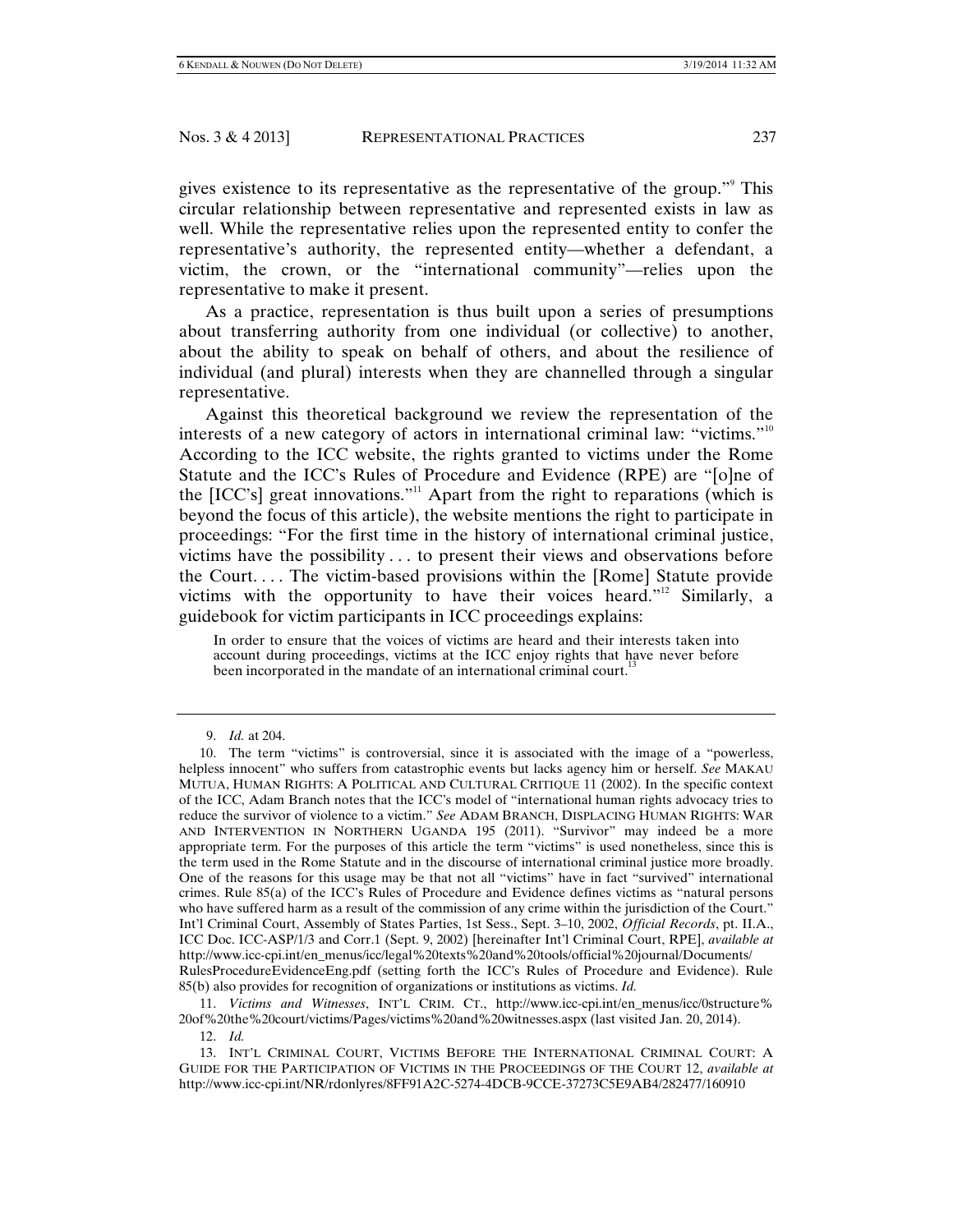Legal scholars and nongovernmental organizations (NGOs) alike have welcomed the fact that the ICC statute allows for direct participation in the proceedings as a progressive step in international criminal law.14 The practices of the ad hoc tribunals for the former Yugoslavia (ICTY) and Rwanda (ICTR) were criticized for largely neglecting the interests of conflict-affected individuals.15 In ICTY and ICTR proceedings, as in common-law systems, victims had a role only as witnesses. Victims were thus juridically relevant only to the extent that they provided legally relevant information; they did not have a participatory role in their own right. By contrast, the ICC's constituting document, the Rome Statute, was drafted to include a role in the proceedings for victims *as victims*. Recognized as "actors" in international criminal proceedings,<sup>16</sup> victims became participants with interests to be represented. In

 15. *See, e.g.*, Theo van Boven, *Victims' Rights and Interests in the International Criminal Court*, *in* THE LEGAL REGIME OF THE INTERNATIONAL CRIMINAL COURT: ESSAYS IN HONOUR OF PROFESSOR IGOR BLISHCHENKO 898, 898 (Jose Doria, Hans-Peter Gasser & M. Cherif Bassiouni eds., 2009) (observing that "the ICTY Statute and Rules place victims largely in an accessory role. As witnesses they serve the interests of criminal justice. Nevertheless the Rules related to restitution and compensation open up, albeit in a limited and embryonic fashion, a possibility for the Tribunal to assist the victims in obtaining reparation and justice for themselves. But it appears that these provisions were included in the Rules as a symbolic afterthought rather than that they were expected to produce concrete results"). Claude Jorda and Jerôme de Hemptinne note that the Rome Statute "appears to mark a new step forward .... [V]ictims are accorded the double status denied to them by the provisions setting up the *ad hoc* tribunals." *The Status and Role of the Victim*, *in* THE ROME STATUTE OF THE INTERNATIONAL CRIMINAL COURT: A COMMENTARY 1387, 1387–88 (Antonio Cassese, Paola Gaeta, & John R. W. D. Jones eds., 2002).

 16. Luis Moreno-Ocampo, Prosecutor, Int'l Criminal Court, Statement at the Review Conference – General Debate 2 (May 31, 2010), *available at* http://www.icc-cpi.int/iccdocs/asp\_docs/RC2010/ Statements/ICC-RC-statements-LuisMorenoOcampo-ENG.pdf ("The Rome Statute established

VPRSBookletEnglish.pdf.

 <sup>14.</sup> *See, e.g.*, Antonio Cassese, *The Statute of the International Criminal Court: Some Preliminary Reflections*, 10 EUR. J. INT'L L*.* 144, 167–68 (1999) (claiming that victims of crimes under the Rome Statute are "central to the notion of international criminal justice" and that the relevant statutory article conferring their participatory rights "marks a great advance in international criminal procedure"); Emily Haslam, *Victim Participation at the International Criminal Court: A Triumph of Hope Over Experience?*, *in* THE PERMANENT INTERNATIONAL CRIMINAL COURT: LEGAL AND POLICY ISSUES 315 (Dominic McGoldrick, Peter Rowe & Eric Donnelly eds., 2004) (noting a "widespread assumption that victims either do or can benefit from participating in international criminal proceedings."). For more critical readings, see Christine H. Chung, *Victims' Participation at the International Criminal Court: Are Concessions of the Court Clouding the Promise?*, 6 NW. U. J. INT'L. HUM. RTS. 459 (2008), Håkan Friman, *The International Criminal Court and Participation of Victims: A Third Party to the Proceedings?*, 22 LEIDEN J. INT'L. L. 485 (2009), and Christine Van den Wyngaert, *Victims before International Criminal Courts: Some Views and Concerns of an ICC Trial Judge*, 44 CASE W. RES. J. INT'L L. 475 (2011). Christine Van den Wyngaert was an ICC judge when she wrote the article, *id.*, and still serves as one, *see Judge Christine Baroness Van den Wyngaert (Belgium)*, INT'L CRIM. CT., http://www.icc-cpi.int/en\_menus/icc/structure%20of%20the%20court/chambers/the%20 judges/Pages/judge%20christine%20van%20den%20wyngaert%20\_belgium\_.aspx (last visited Jan. 20, 2014). For an example of NGO support for the inclusion of victim participants, see the *International Criminal Court (ICC)* page on the website of the *Fédération international des ligues des droits de l'Homme*, http://www.fidh.org/en/international-justice/international-criminal-court-icc/ (last visited Jan. 20, 2014) ("The adoption of the Statute setting up the International Criminal Court (ICC), on 17 July 1998, has been a historical step in the fight against impunity for the most serious crimes. For the first time, victims have the right to participate directly in international criminal proceedings.").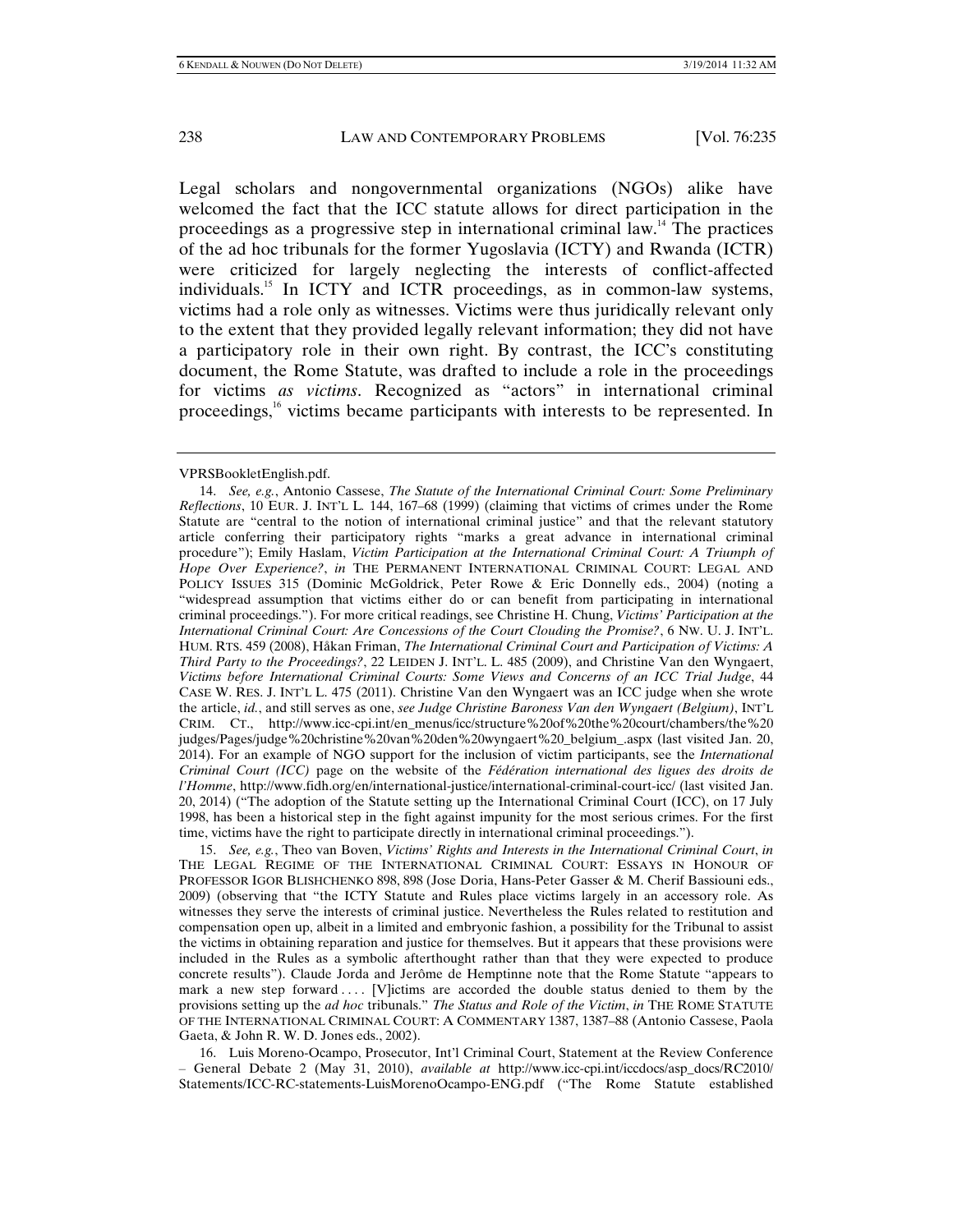theory, the counsel representing victims are granted a direct mandate from the victims to represent their interests at trial. $17$ 

But the role of victims in the ICC's representational practices goes beyond being represented in court proceedings. More indirectly and abstractly, actors both within and outside the ICC have invoked victims' interests as a telos of the work of the ICC—sometimes together with other ends such as "the rule of law" or "ending impunity." From within the ICC, the court's first prosecutor once contended, "My mandate is justice; justice for the victims."18 And at a press conference in Côte d'Ivoire, his successor claimed that she had opened an investigation in that country "for the victims – to give them a voice." She added, "The sole *raison d'être* of the ICC's activities in Côte d'Ivoire is the victims and the justice they deserve."<sup>19</sup> The court's president has also suggested that victims are dependent on the court for redress, claiming that "[w]e must not let down the countless victims around the world that place their hope in this institution."<sup>20</sup> Furthermore, judges have invoked the interests of victims as a basis for their decisions. For instance, the appeals chamber rejected a defendant's admissibility challenge, stating,

This object and purpose of the Statute would come to naught were the said interpretation of article 17(1) of the Statute as proposed by the Appellant to prevail . . . . Impunity would persist unchecked and thousands of victims would be denied justice.<sup>2</sup>

From outside the ICC, international civil servants supporting the court's creation have claimed that victims' interests are fundamental to the court's work. UN Secretary-General Kofi Annan stated at the beginning of the

victims as actors of international justice.").

 <sup>17.</sup> For an account of the system of victim representation at the ICC, see BRIANNE MCGONIGLE LEYH, PROCEDURAL JUSTICE? VICTIM PARTICIPATION IN INTERNATIONAL CRIMINAL PROCEEDINGS (2011).

 <sup>18.</sup> Press Release, Office of the Prosecutor, ICC Prosecutor Visits Egypt and Saudi Arabia, ICC Press Release ICC-CPI-20080509-MA13 (May 2008), *available at* http://www.icc-cpi.int/en\_menus/ icc/press%20and%20media/press%20releases/press%20releases%20(2008)/Pages/press%20release%2 0media%20advisory\_%20icc%20prosecutor%20visits%20egypt%20and%20saudi%20arabia.aspx [hereinafter Press Release, Office of the Prosecutor, ICC Prosecutor Visits Egypt and Saudi Arabia].

 <sup>19.</sup> Press Release, Office of the Prosecutor, Statement to the Press by the Prosecutor of the International Criminal Court (Abidjan, Côte d'Ivoire, 20 July 2013), ICC Press Release (July 20, 2013), *available at* http://www.icc-cpi.int/en\_menus/icc/press%20and%20media/press%20releases/Pages/ statement-otp-20-07-2013.aspx [hereinafter Press Release, Office of the Prosecutor, Prosecutor's Statement to the Press from Abidjan].

 <sup>20.</sup> Press Release, Office of the Prosecutor, ICC Launches Commemorations for 17 July – International Criminal Justice Day, ICC Press Release ICC-CPI-20120706-Pr822 (July 6, 2012), *available at* http://www.icc-cpi.int/en\_menus/icc/press%20and%20media/press%20releases/news% 20and%20highlights/Pages/pr822.aspx [hereinafter Press Release, Office of the Prosecutor, ICC Launches Commemorations for International Criminal Justice Day].

 <sup>21.</sup> Prosecutor v. Katanga, Case No. ICC-01/04-01/07, Judgment on the Appeal of Mr. Germain Katanga against the Oral Decision of Trial Chamber II of 12 June 2009 on the Admissibility of the Case, Appeals Chamber Doc. No. 1497, ¶ 79 (Sept. 25, 2009), http://www.icc-cpi.int/iccdocs/ doc/doc746819.pdf. By the authors' request, the journal has agreed to deviate from conventional citation practice by including the names of issuing authorities and specific document numbers in citations to ICC cases.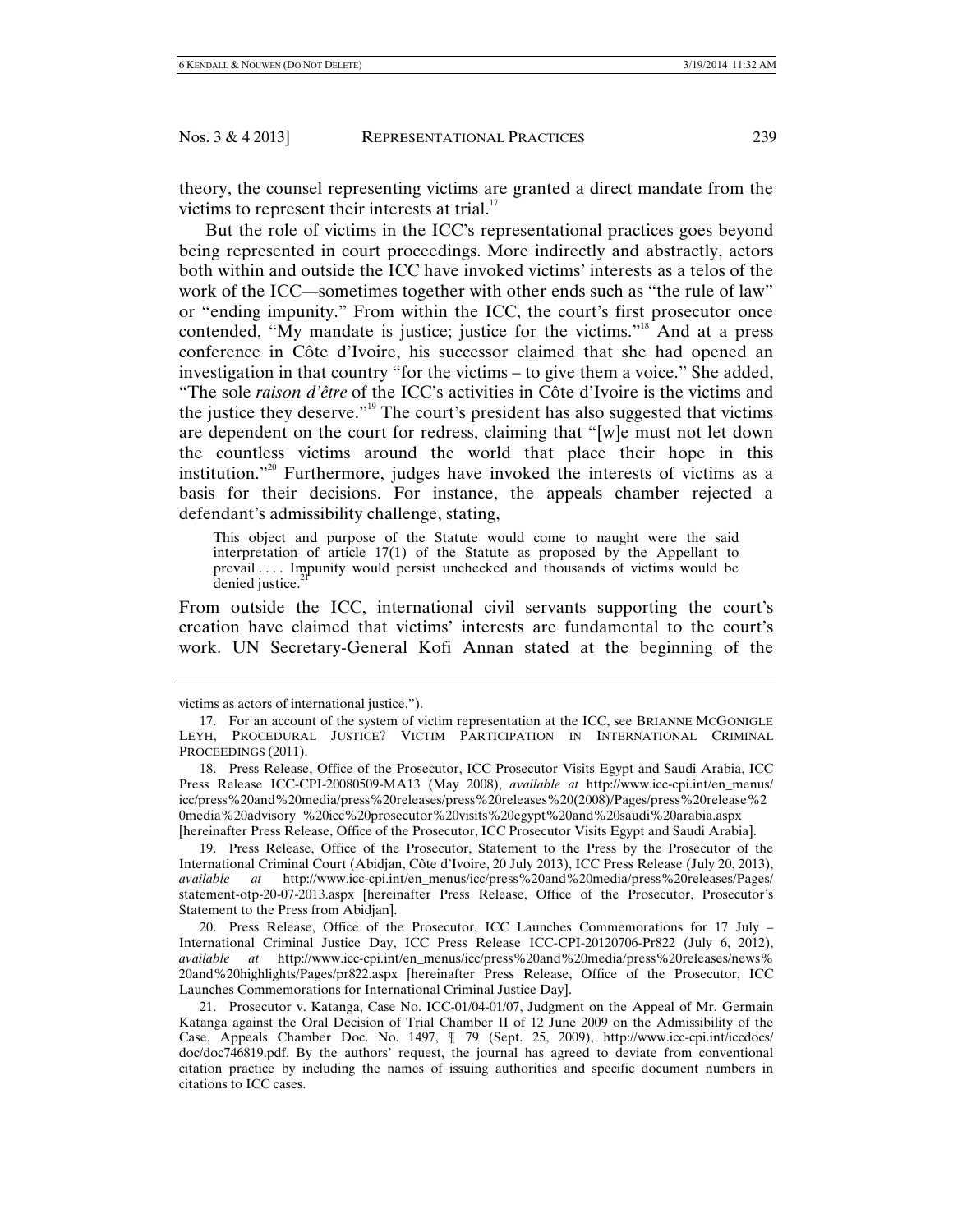negotiations on the Statute in Rome: "The overriding interest must be that of the victims, and of the international community as a whole."<sup>22</sup> International NGOs have also attempted to orient the project of the ICC around the interests of victims. As one international NGO stated at the occasion of the first conference for the review of the Rome Statute,

One thing is very clear: victims want justice . . . . More than an abstract ideal, it is a very tangible means by which victims, communities and countries can regain confidence in their ability to live, and to live in peace. Their aspirations must be reflected in your discussions here . . . . We ask only that over the next couple of weeks you keep one picture at the forefront of your minds: the thousands of children, women and men who are victims of crimes within the Court's jurisdiction, who have been disenfranchised and deprived of the right to live their lives in peace.<sup>2</sup>

Addressing themselves to legal representatives of states, civil-society organizations such as this NGO argue that victims' aspirations "must be reflected in your discussions here." This imperative to represent or stand in for the figure of the absent victim permeates the discourse of those who "practice" international criminal law—whether as lawyers, diplomats or activists—both within and outside the court.

Academic commentary on the ICC has reinforced this imperative, with international legal scholars arguing that victims are the proper beneficiaries of the ICC's work. For example, an established international criminal law scholar noted,

The Conference Chair and leadership of the Assembly of States Parties have a daunting task before them to  $\dots$  emerge from Kampala with a Court that is strengthened rather than weakened by the difficult conversations that will need to take place on the shores of Lake Victoria. Let us hope, for the sake of the victims, that they are able to do so.

Much academic commentary on the court presumes that the court is—or ought to be—animated by and attentive to the interests of victims, in whose name the court is often said to act or speak.

All of these actors within and outside the ICC claim that victims are represented through its work. Depending on the position of the speaking subject—whether the prosecutor, the judges, civil-society organizations, or academic commentators—the court's representative relationship to victims is taken to be either a descriptive fact or a normative assertion. Victims are

 <sup>22.</sup> Press Release, Secretary-General, UN Secretary-General Declares Overriding Interest of International Criminal Court Conference Must Be That of Victims and World Community as a Whole, U.N. Press Release SG/SM/6597 L/2871 (June 15, 1998) [hereinafter Press Release, Secretary-General, UN Secretary-General Declares Overriding Interest of International Criminal Court Conference Must Be That of Victims and World Community as a Whole].

 <sup>23.</sup> Niccolò Figà-Talamanca, Secretary General, No Peace Without Justice, Statement of No Peace Without Justice: Review Conference of the Rome Statute for the International Criminal Court (May 31, 2010) (transcript available at http://www.npwj.org/sites/default/files/documents/ NFT\_Statement\_ICCReviewConference\_01JUN10.pdf).

 <sup>24.</sup> Leila N. Sadat, *On the Shores of Lake Victoria: Africa and the Review Conference for the International Criminal Court* 16–17 (Washington Univ. in St. Louis, Legal Studies Research Paper No. 10-06-04, 2010), *available at* http://papers.ssrn.com/sol3/papers.cfm?abstract\_id=1626323.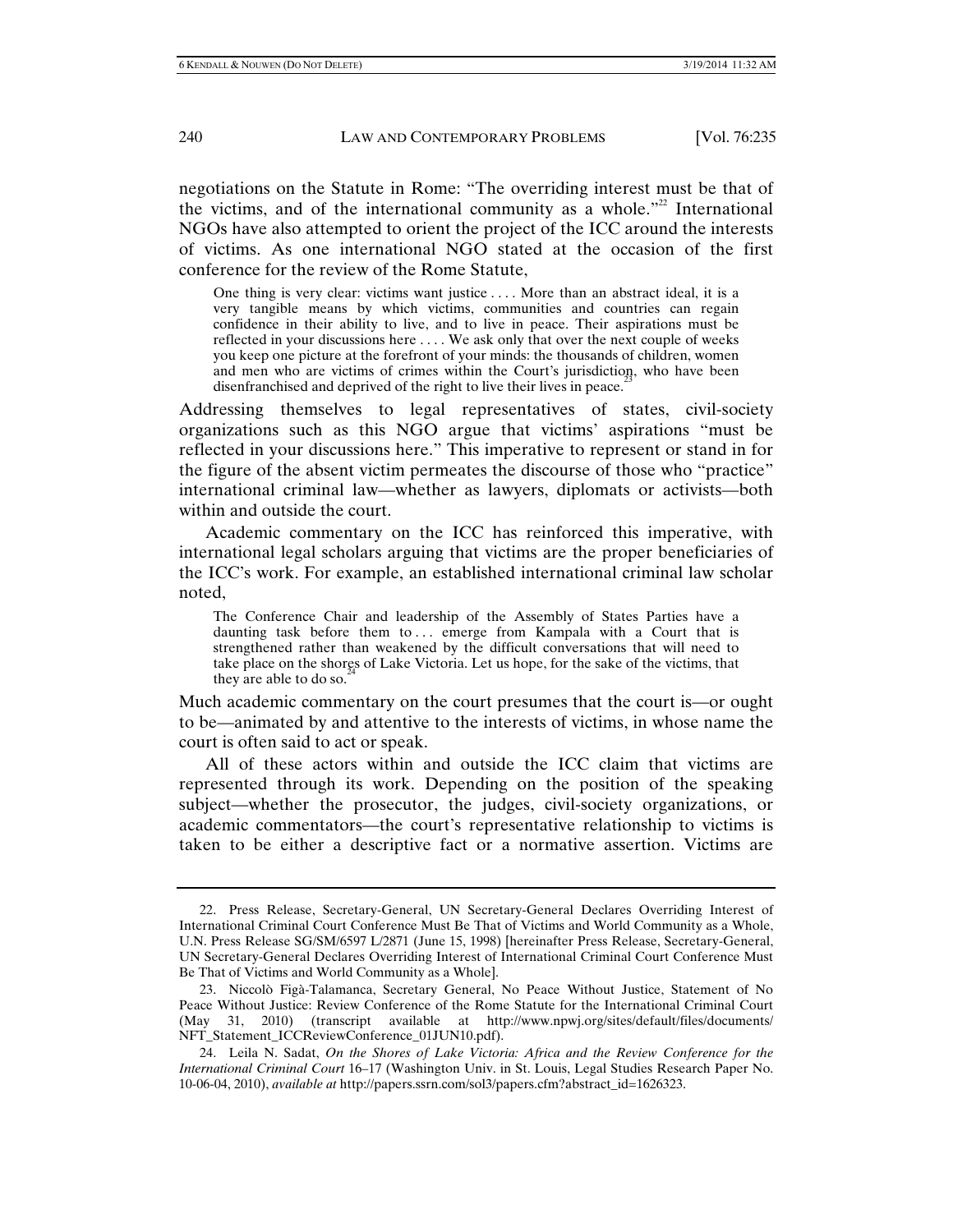represented directly, as particular individuals with a name (or, as is usually the case in ICC proceedings, a pseudonym) and indirectly, rhetorically, as the *raison d'être* of the International Criminal Court.

This article focuses on these two practices of victim representation: the representation of victims as participants in ICC trials, and the discursive invocation of victims as the telos of the court's work. These two practices lead in different directions. The former leads to the "juridification" of victimhood: the legal categorization of victims. The application of legal rules to all actual victims results in a narrowing, like a pyramid, of the victims that are considered "legally relevant." The latter, namely that of abstract representation, draws out victimhood from all victims—dead or alive, past, present, or future—and consolidates this as one. The result of the abstract representation is the creation of a deity-like and seemingly sovereign entity, "The Victim," which transcends all actual victims and corresponds to no individual victims in their particularity. This figure of "The Victim" is deployed as a kind of new sovereign of international criminal law, yet its looming presence in the discourse surrounding the work of the ICC overstates the role of actual victims within the legal proceedings.

II

#### "JURIDIFIED VICTIMHOOD"—NARROWING THE PYRAMID

Thinking outside the frame of international criminal law, millions if not billions of people have reason to consider themselves victims, individually or as part of a group. They are victimized by poverty, family abuse, hunger, floods, diseases, human-rights violations, financial crises, armed conflict, and inequality. If victimhood is conceptualized as a pyramid, this broad category of individuals who have suffered would form its base.

However, victimhood as a *legal* category—juridified victimhood—is much narrower than that massive base. The legal process narrows the category of legally "recognized" victims. Legal parameters give the pyramid of juridified victimhood its shape. The first substantial narrowing occurs because not all causes of victimhood are recognized as international crimes, let alone crimes within the jurisdiction of the ICC. Financial crises, malaria, and poverty, for instance, transform billions of individuals into some form of victim. For a number of reasons, including complex chains of causation, these events hardly ever lead to individual criminal responsibility or to a role for these victims in international criminal proceedings. Indeed, even clear human-rights violations, such as abhorrent living conditions in camps for internally displaced people, are not categorized as international crimes, and these victims thus remain unrecognized within the frame of international criminal law. Even in cases of armed conflict, only very few victims of that conflict will be recognized as victims in international criminal law: Victims of physical violence, and in some cases their relatives, could be recognized; victims of the situation of war "alone"—who live in camps for displaced persons, experiencing a lack of food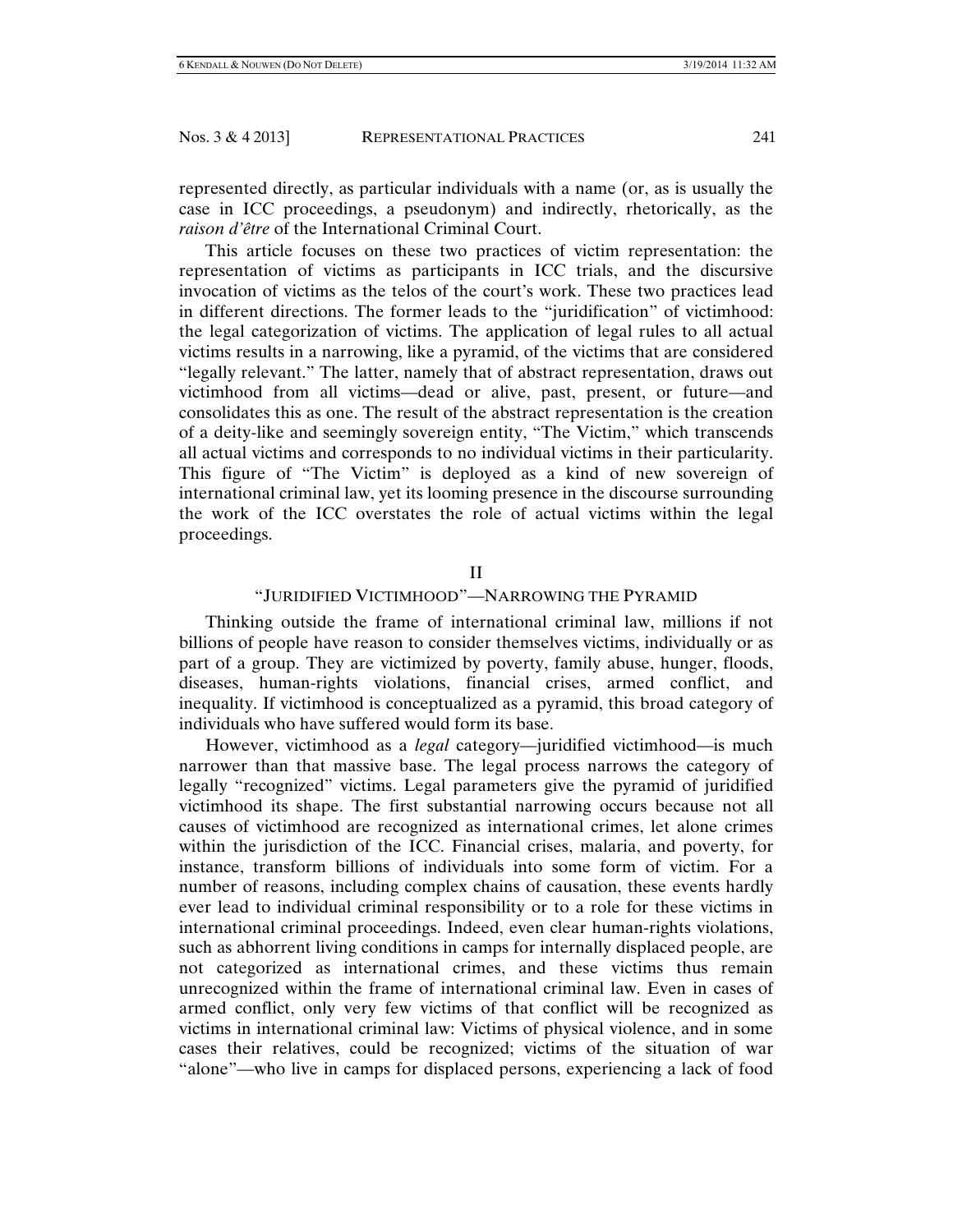and opportunities—do not qualify, because their predicament is not recognized as an "international crime."

Recognition by law determines which voices are heard in the courtroom and which are not. For instance, in the first situation referred to the ICC, that of northern Uganda, the court recognized some victims of physical violence<sup>25</sup> but did not recognize individuals who had "only" suffered from the conditions produced by more than two decades of conflict. As it happens, many of the unrecognized victims were initially opposed to the ICC's intervention because of the negative consequences they thought it would have for any future peace process.26 In the courtroom, however, only the opinions of those victims who had registered for participation in the ICC proceedings, and were therefore (tacitly) in favor of ICC proceedings, received recognition.<sup>27</sup> Consequently, only the voices of individuals who support the ICC process and who have sometimes quite literally been "bought into" it, with intermediaries presenting the prospect of reparations, are heard as emanating from legally recognized victims.<sup>28</sup> Victims of crimes outside the vocabulary of international criminal law are excluded from participation, as are those who oppose the ICC process as a means of redressing their suffering. The selection reflects what Balakrishnan Rajagopal

 <sup>25.</sup> Prosecutor v. Kony, Otti, Odhiambo & Ongwen, Case No. ICC-02/04-01/05, Decision on Victims' Applications for Participation a/0010/06, a/0064/06 to a/0070/06, a/0081/06 to a/0104/06 and a/0111/06 to a/0127/06, Pre-Trial Chamber II Doc. No. 252 (Aug. 10, 2007), http://www.icc-cpi.int/ iccdocs/doc/doc311910.pdf.

 <sup>26.</sup> *See, e.g*., Lucy Hovil & Zachary Lomo, *Whose Justice? Perceptions of Uganda's Amnesty Act 2000: The Potential for Conflict Resolution and Long-Term Reconciliation* 20 (Refugee Law Project, Working Paper No. 15, 2005), *available at* http://www.refugeelawproject.org/files/working\_papers/ RLP.WP15.pdf.

 <sup>27.</sup> *See, e.g*., *Kony, Otti, Odhiambo & Ongwen*, Case No. ICC-02/04-01/05, Observations on Behalf of Victims Pursuant to Article 19(1) of the Rome Statute with 55 Public Annexes and 45 Redacted Annexes, Pre-Trial Chamber II Doc. No. 349 (Nov. 18, 2008), http://www.icc-cpi.int/iccdocs/ doc/doc589023.pdf.

 <sup>28.</sup> In the ICC's Darfur situation, Sudanese citizens who disagreed with the ICC's proceedings hired lawyers to represent them as amicus curiae, who sometimes were allowed to make submissions, *see, e.g.*, Situation in Darfur, Sudan, Case No. ICC-02/05, Decision on Application Under Rule 103, Pre-Trial Chamber I Doc. No. 185 (Feb. 4, 2009), http://www.icc-cpi.int/iccdocs/doc/doc627395.pdf, and sometimes not, *see, e.g.*, Situation in Darfur, Sudan, Case No. ICC-02/05, Decision on the Filing of Annex 4 to the Application Under Rule 103, Pre-Trial Chamber I Doc. No. 224 (May 18, 2009), http://www.icc-cpi.int/iccdocs/doc/doc689806.pdf. In the northern Uganda situation, a delegation of critical Ugandans visited the court and was received by the Registry and Office of the Prosecutor, but they did not have *legal* standing. Their views were also largely ignored: Although the Acholi leaders asked the Office of the Prosecutor to be mindful of the peace process and dialogue, the Office of the Prosecutor issued arrest warrants three months later. *See* Press Release, Registrar, Delegation from Uganda Holds Talks with the Registrar of the ICC, ICC Press Release ICC-CPI-20050318-94 (Mar. 16, 2005), *available at* http://www.icc-cpi.int/en\_menus/icc/situations%20and%20cases/situations/ situation%20icc%200204/press%20releases/Pages/delegation%20from%20uganda%20holds%20talks %20with%20the%20registrar%20of%20the%20icc.aspx; *see also* Press Release, Office of the Prosecutor, Statements by ICC Chief Prosecutor and the Visiting Delegation of Acholi Leaders from Northern Uganda, ICC Press Release ICC-OTP-20050318-95 (Mar. 18, 2005), *available at*  http://www.icc-cpi.int/en\_menus/icc/situations%20and%20cases/situations/situation%20icc%200204/ press%20releases/Pages/statements%20by%20icc%20chief%20prosecutor%20and%20the%20visiting %20delegation%20of%20acholi%20leaders.aspx.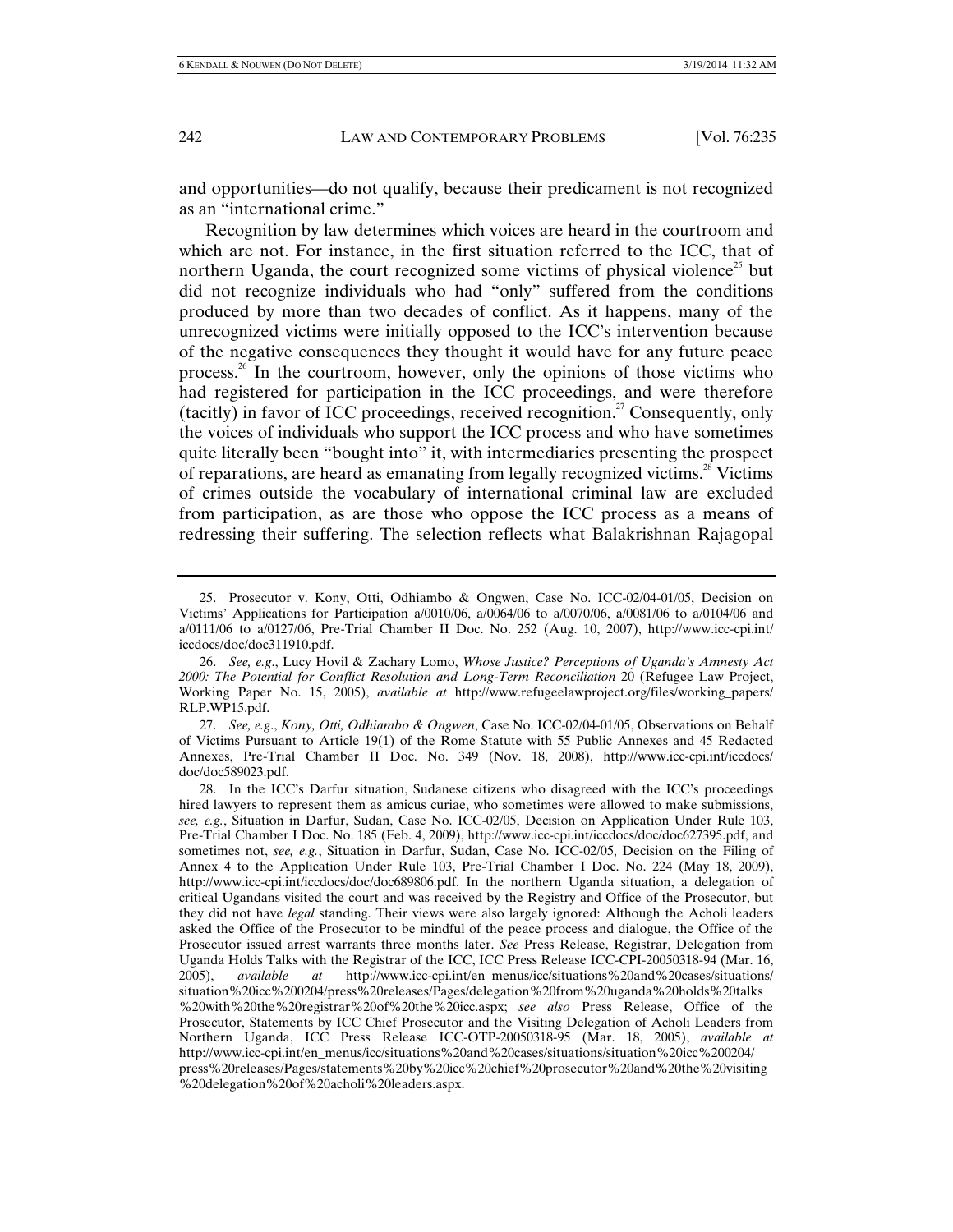might describe as the "somewhat tragic reality that resistance must work, to some extent, within the parameters established by that which is being resisted."<sup>29</sup>

Further narrowing of the pyramid of legally "relevant" victims occurs as a result of the Office of the Prosecutor's selection of situations in which it opens investigations.30 This selection is partially dependent on whether the UN Security Council uses its power to refer situations concerning states that are not parties to the statute. But with respect to the 122 States Parties to the statute, the Office of the Prosecutor (OTP) can use its own initiative to open an investigation provided that the pre-trial chamber approves.<sup>31</sup> As a result of the OTP's selection thus far, some victims in the Democratic Republic of the Congo and Kenya, among others, have been able to obtain legal recognition; victims in Gaza, Afghanistan, Iraq, and Colombia have not.

Once a situation has been selected, the temporal, geographical, and personal parameters of the situation further narrow the pyramid of recognized victims. Thus, as a result of the court's temporal jurisdiction, victims of crimes committed before 2002—when the statute entered into force—will generally not be recognized as victims. $32$  The temporal jurisdiction can be even more limited in a given situation.<sup>33</sup> For instance, a report from the ICC's Victims Participation

Situation in the Democratic Republic of the Congo, Case No. ICC-01/04, Decision on the Applications for Participation in the Proceedings of VPRS 1, VPRS 2, VPRS 3, VPRS 4, VPRS 5 and VPRS 6, Pre-Trial Chamber I Doc. No. 101-tEN-Corr, ¶ 65 (Jan. 17, 2006), http://www.icc-cpi.int/iccdocs/doc/ doc183441.pdf (citations omitted). A victim can be recognized as a victim in a situation or as a victim in a case or both. Only case victims can participate in proceedings during the trial phase.

31. *See* Rome Statute, *supra* note 3, at art. 15.

 32. Victims of continuing crimes are a possible exception. Discrimination between victims on the ground of the ICC's temporal jurisdiction occurs not only in legal proceedings, but also in academic work. One edited volume on the ICC's complementarity principle, for instance, states in its opening pages, "[t]his book is dedicated to all those victims who suffered harm from mass atrocities since the entry into force of the Statute of the International Criminal Court." *Dedication,* in THE INTERNATIONAL CRIMINAL COURT AND COMPLEMENTARITY: FROM THEORY TO PRACTICE (Carsten Stahn & Mohamed El Zeidy eds., 2011).

 33. The temporal jurisdiction has implications for victims beyond participation. For instance, the Trust Fund for Victims, created pursuant to article 79 of the Rome Statute, *supra* note 3, provides assistance only to victims of crimes committed within the temporal jurisdiction of the court. In northern Uganda this has meant that victims of mutilations allegedly committed by the Lord's Resistance Army after July 2002 qualified for surgical assistance and victims of such mutilations prior to that date did not. Interview by Sarah Nouwen with field program officer, Trust Fund for Victims, Int'l Criminal

 <sup>29.</sup> BALAKRISHNAN RAJAGOPAL, INTERNATIONAL LAW FROM BELOW: DEVELOPMENT, SOCIAL MOVEMENTS, AND THIRD WORLD RESISTANCE 10 (2003).

 <sup>30.</sup> In the situation of the Democratic Republic of the Congo, Pre-Trial Chamber I made the following distinction between situations and cases:

Situations, which are generally defined in terms of temporal, territorial, and in some cases personal parameters, such as the situation in the territory of the Democratic Republic of the Congo since 1 July 2002, entail the proceedings envisaged in the Statute to determine whether a particular situation should give rise to a criminal investigation as well as the investigation as such. Cases, which comprise specific incidents during which one or more crimes within the jurisdiction of the Court seem to have been committed by one or more identified suspects, entail proceedings that take place after the issuance of a warrant of arrest or a summons to appear.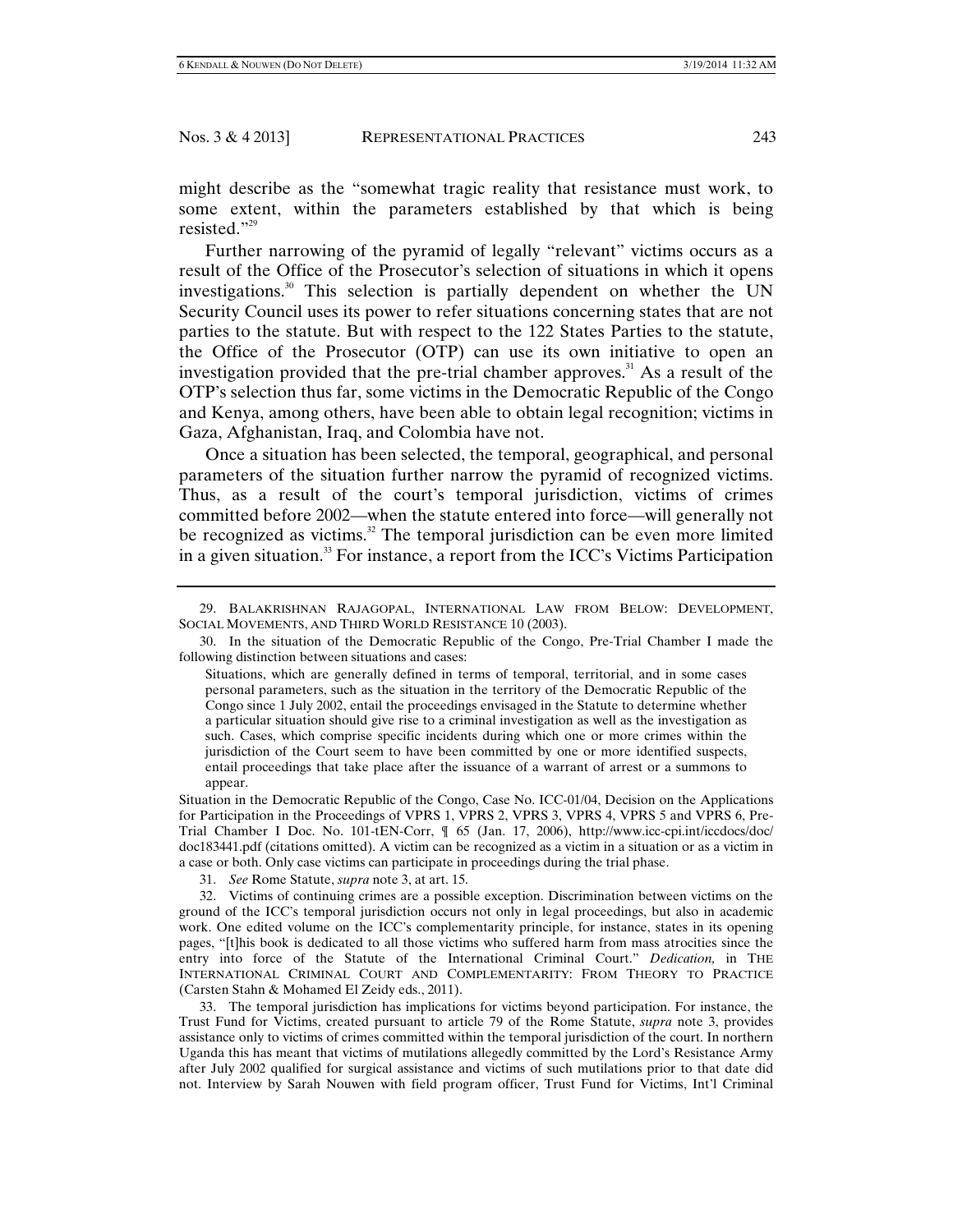and Reparations Section (VPRS) concerning the Kenyan situation notes that a "range of self-characterized 'victim' or 'survivor' populations exist, including many who suffered harm as a result of periods of violence which fall outside the jurisdiction of the Court."<sup>34</sup> The VPRS nonetheless focuses its attention "on those victim populations who appear to have suffered harm due to [the] political violence of 2007–2008,"35 a period that falls within the jurisdiction of the court. $36$ 

Geographically the prosecutor's selection of situations has an impact on who can be recognized as a victim. In the Democratic Republic of the Congo, for instance, the OTP has opened investigations in only a few regions. Victims in other areas of the country cannot be legally recognized as victims in ICC proceedings unless another investigation is opened or the scope of an existing investigation is expanded. Common references to "Congolese victims" as a general category conceal the court's narrow geographical gaze.

Whether victims can be legally recognized as such also depends on which group or groups the OTP investigates. In northern Uganda, for instance, some victims of crimes allegedly committed by the Lord's Resistance Army can be legally recognized. Victims of crimes allegedly committed by the Ugandan armed forces cannot, however, because the OTP has not opened an investigation into the forces' actions during the conflict.<sup>37</sup>

The pyramid narrows further when the OTP decides to bring a case: Only victims of the prosecutor's specific charges (a specific act at a specific time at a specific location) can be recognized as participants in the proceedings. Thus, victims of the charged crimes—for example, children recruited as child soldiers or peacekeepers in a camp under attack—can be recognized, but victims of crimes not charged—such as victims of crimes committed by child soldiers or villagers outside the camp—cannot.<sup>38</sup> The charges limit not merely the acts—for instance, killing, rape, or the recruitment of child soldiers—of which people can be recognized as victims, but also the events (acts at a particular time in a

Court, in Gulu, Uganda (Sept. 2008).

 <sup>34.</sup> Situation in the Republic of Kenya, Case No. ICC-01/09, Public Redacted Version of Report Concerning Victims' Representations (ICC-01/09-6-Conf-Exp) and annexes 2 to 10, Pre-Trial Chamber II Doc. No. 6-Red, ¶ 21 (May 29, 2010), http://www.icc-cpi.int/iccdocs/doc/doc853213.pdf.

 <sup>35.</sup> *Id.* 

 <sup>36.</sup> *See* Situation in the Republic of Kenya, Case No. ICC-01/09, Decision Pursuant to Article 15 of the Rome Statute on the Authorization of an Investigation into the Situation in the Republic of Kenya, Pre-Trial Chamber II Doc. No. 19 (Mar. 31, 2010), http://www.icc-cpi.int/iccdocs/doc/ doc854562.pdf (authorizing an investigation in relation to crimes against humanity within the jurisdiction of the court committed between June 1, 2005 and November 26, 2009).

 <sup>37.</sup> For an account of the political dimensions of these decisions, see BRANCH, *supra* note 10, at 179–215.

 <sup>38.</sup> *See* Prosecutor v. Lubanga, Case No. ICC-01/04-01/06, Judgment on the Appeals of the Prosecutor and the Defence against Trial Chamber I's Decision on Victims' Participation of 18 January 2008, Appeals Chamber Doc. No. 1432, ¶¶ 40–66 (July 11, 2008), http://www.icc-cpi.int/iccdocs/doc/ doc529076.pdf; *see also* Prosecutor v. Abu Garda, Case No. ICC-02/05-02/09, Public Redacted Version of "Decision on the 52 Applications the Pre-Trial Stage of the Case," Pre-Trial Chamber I Doc. No. 147-Red, ¶¶ 130–41 (Oct. 9, 2009), http://www.icc-cpi.int/ iccdocs/doc/doc758050.pdf.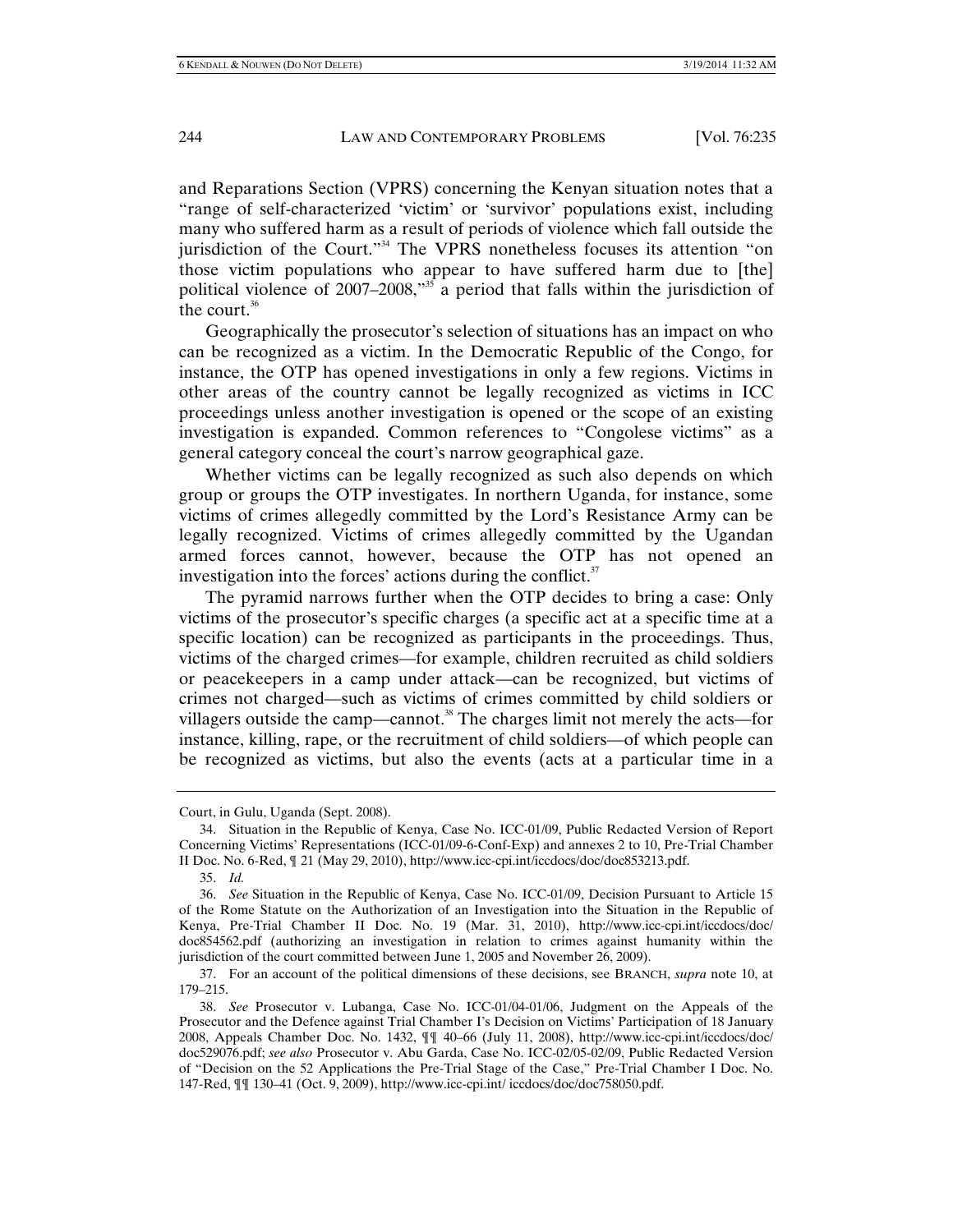particular place). Speaking on behalf of former child soldiers that he was appointed to represent, a lawyer in *Prosecutor v. Katanga* observed that victims "still do not understand why only one event has led to charges. I have met with dozens of victims, and many wonder why other events were deemed to be not within the jurisdiction of the Court."<sup>39</sup>

As with the prosecutor, the judges can also narrow the pyramid. One instance in which they do so is when they decide, in accordance with the evidentiary standard, that the prosecutor has not provided sufficient evidence to confirm the charges. In the Kenyan situation, for example, the judges' refusal to confirm charges against the sole person accused of the particular crimes of police violence—the former commissioner of police—meant that victims of police violence lost their juridical status as victims in the case.<sup>40</sup> (They could remain victims in the situation.) $41$ 

Not only substantive criteria but also procedural requirements narrow the pyramid. Victims who meet all of the material conditions may still not be legally recognized as victims because they are unaware of their eligibility to apply for victim participation or do not manage to meet the procedural conditions.<sup>42</sup> For instance, the application forms—available for download on the court's website in English and French, the court's two working languages—are seven pages long and considerably complex.<sup>43</sup> They are not easily accessible to people without internet access or reading skills, and they require supplemental identifying documents that can be difficult and costly to obtain. At a seemingly most practical, but in fact most existential level, applying for participation

41. For the difference between a "situation" and a "case," see *supra* note 30.

 <sup>39.</sup> Prosecutor v. Katanga, Case No. ICC-01/04-01/07, Transcript of Trial Hearing, Doc. No. T-80- ENG, 42:23–25 (Nov. 24, 2009), http://www.icc-cpi.int/iccdocs/doc/doc785434.pdf (statement of Jean-Luis Gilissen, legal representative of child soldier victims, in translation from French).

 <sup>40.</sup> Prosecutor v. Kenyatta (*Kenya II*), Case No. ICC-01/09-02/11, Decision on the Confirmation of Charges Pursuant to Article 61(7)(a) and (b) of the Rome Statute, Pre-Trial Chamber II Doc. No. 382-Red (Jan. 23, 2012), http://www.icc-cpi.int/iccdocs/doc/doc1314543.pdf (refusing to confirm charges against former Commissioner Mohammed Hussein Ali). Victims lost their status in the case because there were no other individuals accused of the same crimes against whom the charges were confirmed. *Id.* By contrast, in the Darfur situation the court refused to confirm the charges against Bahar Idriss Abu Garda, Prosecutor v. Abu Garda*,* Case No. ICC-02/05-02/09, Decision on the Confirmation of Charges, Pre-Trial Chamber I Doc. No. 243-Red (Feb. 8, 2010), http://www.icc-cpi.int/iccdocs/doc/ doc819602.pdf, but did confirm the same charges against Abdallah Banda Abakaer Nourain and Saleh Mohammed Jerbo Jamus, Prosecutor v. Banda, Case No. ICC-02/05-03/09, Corrigendum of the "Decision on the Confirmation of Charges," Pre-Trial Chamber I Doc. No. 121-Corr-Red (Mar. 7, 2011), http://www.icc-cpi.int/iccdocs/doc/doc1036947.pdf.

 <sup>42.</sup> For example, the head of the VPRS has noted the "many practical and logistical considerations" that affect victim participation, including the challenge of "how to inform victims about the ICC in general as well as about their own possible role as participants." *See* Fiona McKay, *Victim Participation in Proceedings before the International Criminal Court*, HUM. RTS. BRIEF, Spring/Summer 2008, at 2, 4.

 <sup>43.</sup> For the English version, see INT'L CRIMINAL COURT, APPLICATION FORM FOR INDIVIDUALS: REQUEST FOR PARTICIPATION IN PROCEEDINGS AND REPARATIONS AT THE ICC FOR INDIVIDUAL VICTIMS, *available at* http://www.icc-cpi.int/NR/rdonlyres/48A75CF0-E38E-48A7-A9E0- 026ADD32553D/0/SAFIndividualEng.pdf.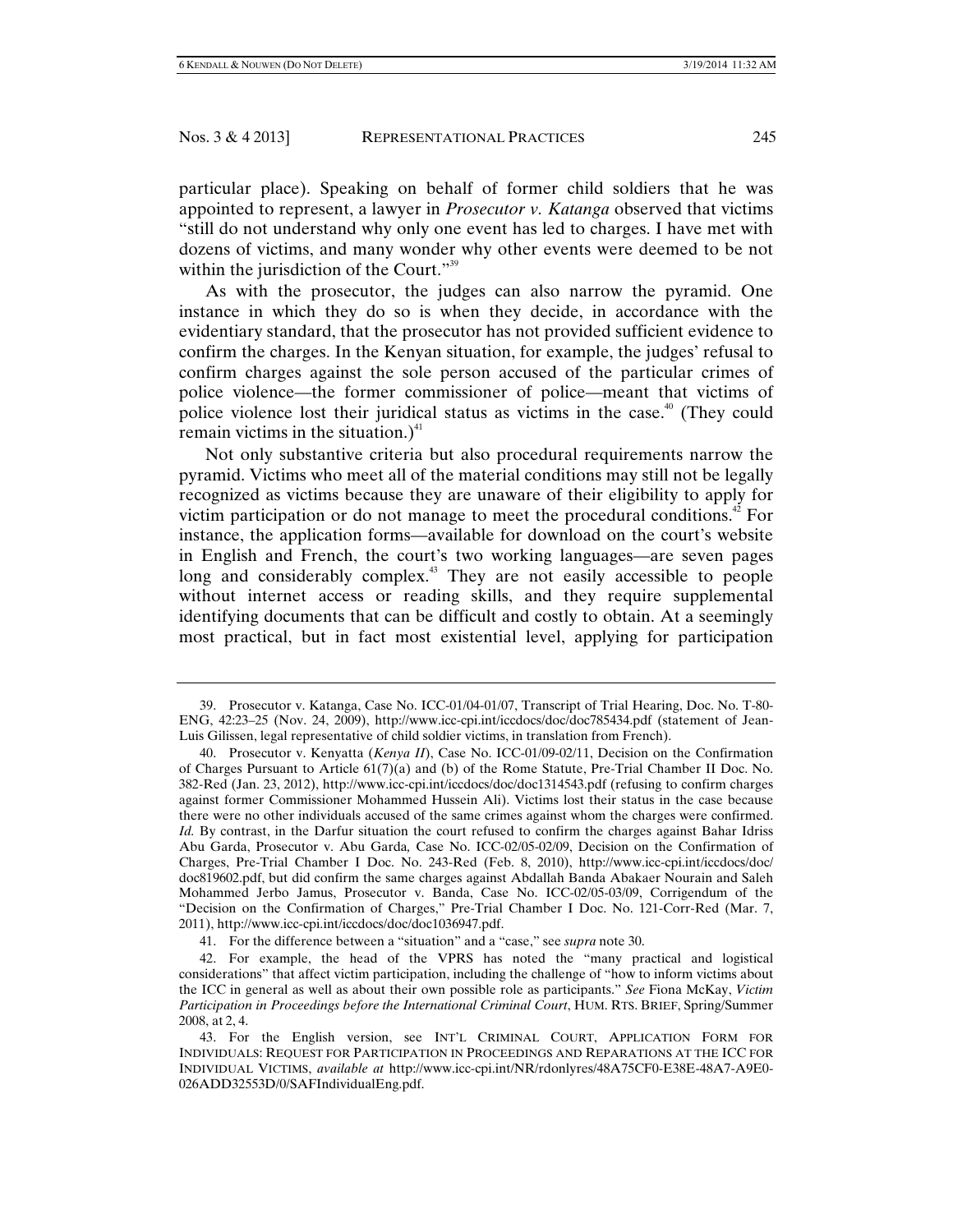requires energy and time, resources that those victims who struggle for survival on a day-to-day basis often cannot spare. As one report on obstacles to participation asks rhetorically,

The question is: how will victims be able to participate in the proceedings before the ICC while their basic needs such as housing and medical assistance remain unmet? Is the participation of victims in the process meaningful if their dignity is not first restored and their social and economic rights upheld? Indeed, how will victims be able to participate in a meaningful manner if they continue to eke out a meagre existence almost five years after the violence ended? $44$ 

Even those victims who do manage to fill out application forms and to provide identifying documents do not necessarily obtain recognition. In the confirmation-of-charges hearing for Callixte Mbarushimana, the judges ruled that the applications of 470 victims would be left out because the Registry did not have the resources to process them by the deadline.<sup>45</sup> Furthermore, in some situations, the court requires individuals who have been granted victim status at one stage of the proceedings to apply again for victim status at later stages. In sum, from the perspective of conflict-affected individuals seeking recognition as juridical agents, obtaining victim status at the ICC can be complex, time consuming, and tenuous.

The narrowing of the victim pyramid is not only a vertical dynamic. Its width fluctuates with changing case law. The drafters of the Rome Statute left much of the legal framework governing victim participation to be determined by ICC judges. The key article of the Rome Statute, article 68(3), establishes that "[w]here the personal interests of the victims are affected, the Court shall permit their views and concerns to be presented and considered at stages of the proceedings determined to be appropriate by the Court," leaving individual chambers to decide when personal interests are affected, what constitutes views and concerns, and at what point victims may participate. The degree of permissiveness has varied over time and across chambers. In the early stages of the court's lifespan, a pre-trial chamber permitted general participation by victims at the investigation stage,<sup> $46$ </sup> but this right was then restricted on appeal. $47$ 

 <sup>44.</sup> ANUSHKA SEHMI, KENYANS FOR PEACE WITH TRUTH & JUSTICE, A LUXURY VICTIMS CANNOT AFFORD: MEANINGFUL PARTICIPATION AT THE INTERNATIONAL CRIMINAL COURT 5 (2013), *available at* http://www.africog.org/sites/default/files/A%20Luxury%20Victims%20Cannot% 20Afford%20-%20KPTJ%20JULY%202013.pdf.

 <sup>45.</sup> Prosecutor v. Mbarushimana*,* Case No. ICC-01/04-01/10, Decision Requesting the Parties to Submit Observations on 124 Applications for Victims' Participation in the Proceedings, Pre-Trial Chamber I Doc. No. 265, 6 (July 4, 2011), http://www.icc-cpi.int/iccdocs/doc/doc1103372.pdf.

 <sup>46.</sup> Situation in the Democratic Republic of the Congo, Case No. ICC-01/04, Decision on the Applications for Participation in the Proceedings of VPRS 1, VPRS 2, VPRS 3, VPRS 4, VPRS 5 and VPRS 6, Pre-Trial Chamber I Doc. No. 101-tEN-Corr, ¶ 65 (Jan. 17, 2006), http://www.icc-cpi.int/ iccdocs/doc/doc183441.pdf.

 <sup>47.</sup> Situation in the Democratic Republic of the Congo, Case No. ICC-01/04, Judgment on Victim Participation in the Investigation Stage of the Proceedings in the Appeal of the OPCD Against the Decision of Pre-Trial Chamber I of 7 December 2007 and in the Appeals of the OPCD and the Prosecutor Against the Decision of Pre-Trial Chamber I of 24 December 2007, Appeals Chamber Doc. No. 556 (Dec. 19, 2008), http://www.icc-cpi.int/iccdocs/doc/doc612293.pdf.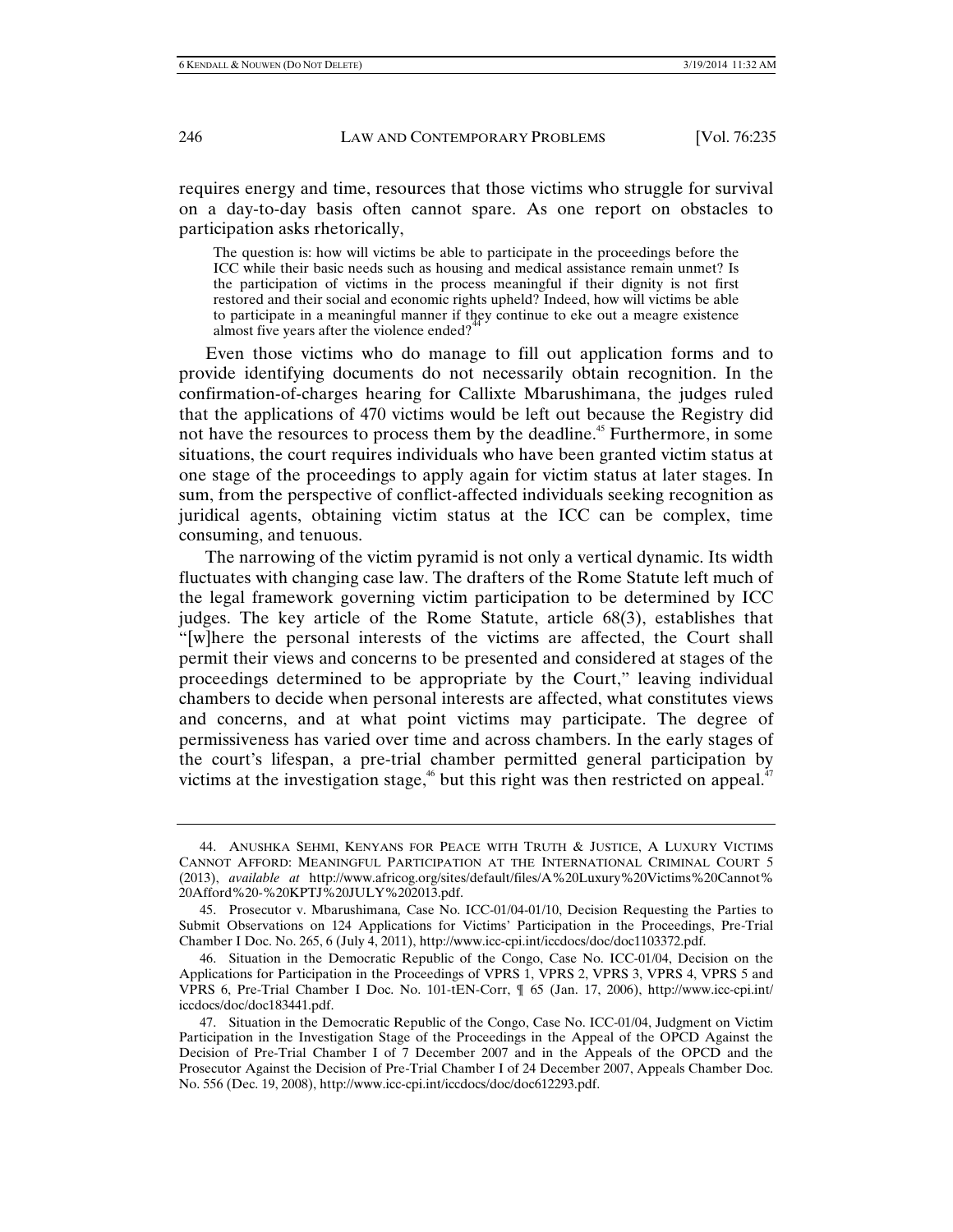Participatory rights at the trial stage have varied as well. One of the trial chambers granted victim status to "victim[s] of any crime falling under the jurisdiction of the Court."48 This meant that in effect even victims of crimes not charged in the case under consideration could participate in the trial, thus broadening the pyramid. The court's appeals chamber overturned this broad grant of participatory rights, however, by claiming that the harm and the concept of personal interests under article 68(3) of the statute must be linked with the charges against the accused.<sup>49</sup> This decision again narrowed the scope of possible victim participants at trial.

Finally, even recognized victims are sometimes unable to practice their participatory rights because the court is unable to obtain the relevant suspect. Victims in the Ugandan context have faced this circumstance. They enjoy formal status before the court, but because the defendant members of the Lord's Resistance Army have not been arrested, the victims' substantive participatory rights have been deferred. $50$ 

Even when recognized and able to exercise the right to participate, victims are still *represented* by counsel, references to victims as "participants" or even "actors" in the context of the ICC notwithstanding.<sup>51</sup> As one trial chamber judge observed,

It needs to be remembered that this is a court of law and, in particular, this is the criminal trial of the accused, and the presumption is that those who participate in the proceedings will be lawyers, lawyers acting for individuals or for bodies, for entities.

While representational practices generally involve "making present in some sense of something which is nevertheless not present literally or in fact,<sup>553</sup> this is particularly so with victims before the ICC. Although a given victim's relationship with counsel is sometimes described as an "attorney–client"

 <sup>48.</sup> Prosecutor v. Lubanga, Case No. ICC-01/04-01/06, Decision on Victims' Participation, Trial Chamber I Doc. No. 1119, ¶¶ 93, 95 (Jan. 18, 2008), http://www.icc-cpi.int/iccdocs/doc/doc409168.pdf (interpreting the scope of rule 85).

 <sup>49.</sup> *Lubanga*, Case No. ICC-01/04-01/06, Judgment on the Appeals of the Prosecutor and the Defence against Trial Chamber I's Decision on Victims' Participation of 18 January 2008, Appeals Chamber Doc. No. 1432, ¶¶ 40–66 (July 11, 2008), http://www.icc-cpi.int/iccdocs/doc/doc529076.pdf.

 <sup>50.</sup> *See, e.g.*, Prosecutor v. Kony, Otti, Odhiambo & Ongwen*,* Case No. ICC-02/04-01/05, Decision on Legal Representation of Victims a/0065/06, a/0066/06, a/0068/06, a/0088/06, a/0090/06 to a/0096/06, a/0098/06, a/0102/06, a/0103/06, a/0112/06, a/0115/06, a/0117/06, a/0118/06, a/0120/06 to a/0126/06, a/0076/07 to a/0078/07, a/0081/07, a/0082/07, a/0084/07, a/0085/07, a/0090/07 to a/0103/07, a/105/07 to a/0108/07, a/0112/07, a/0115/07, a/0117/07, a/0118/07 and a/0123/07, Pre-Trial Chamber II Doc. No. 336 (Feb. 9, 2009), http://www.icc-cpi.int/iccdocs/doc/doc629125.pdf.

 <sup>51.</sup> *See* Int'l Criminal Court, Assembly of States Parties, 5th Sess., May 17–28, 2004, *Regulations of the Court*, ICC Doc. ICC-BD/01-01-04 (May 26, 2004), *available at* http://www.icc-cpi.int/NR/rdonlyres/ B920AD62-DF49-4010-8907-E0D8CC61EBA4/277527/Regulations\_of\_the\_Court\_170604EN.pdf; *see also* Luis Moreno-Ocampo, *supra* note 16.

 <sup>52.</sup> Situation in the Democratic Republic of the Congo, Case No. ICC-01/04-01/06, Transcript of Status Conference, Doc. No. T-101-ENG, 43:11–14 (Jan. 12, 2009), http://www.icc-cpi.int/iccdocs/doc/ doc617156.pdf (statement of Presiding Judge Adrian Fulford).

 <sup>53.</sup> *See* PITKIN, *supra* note 5, at 8–9.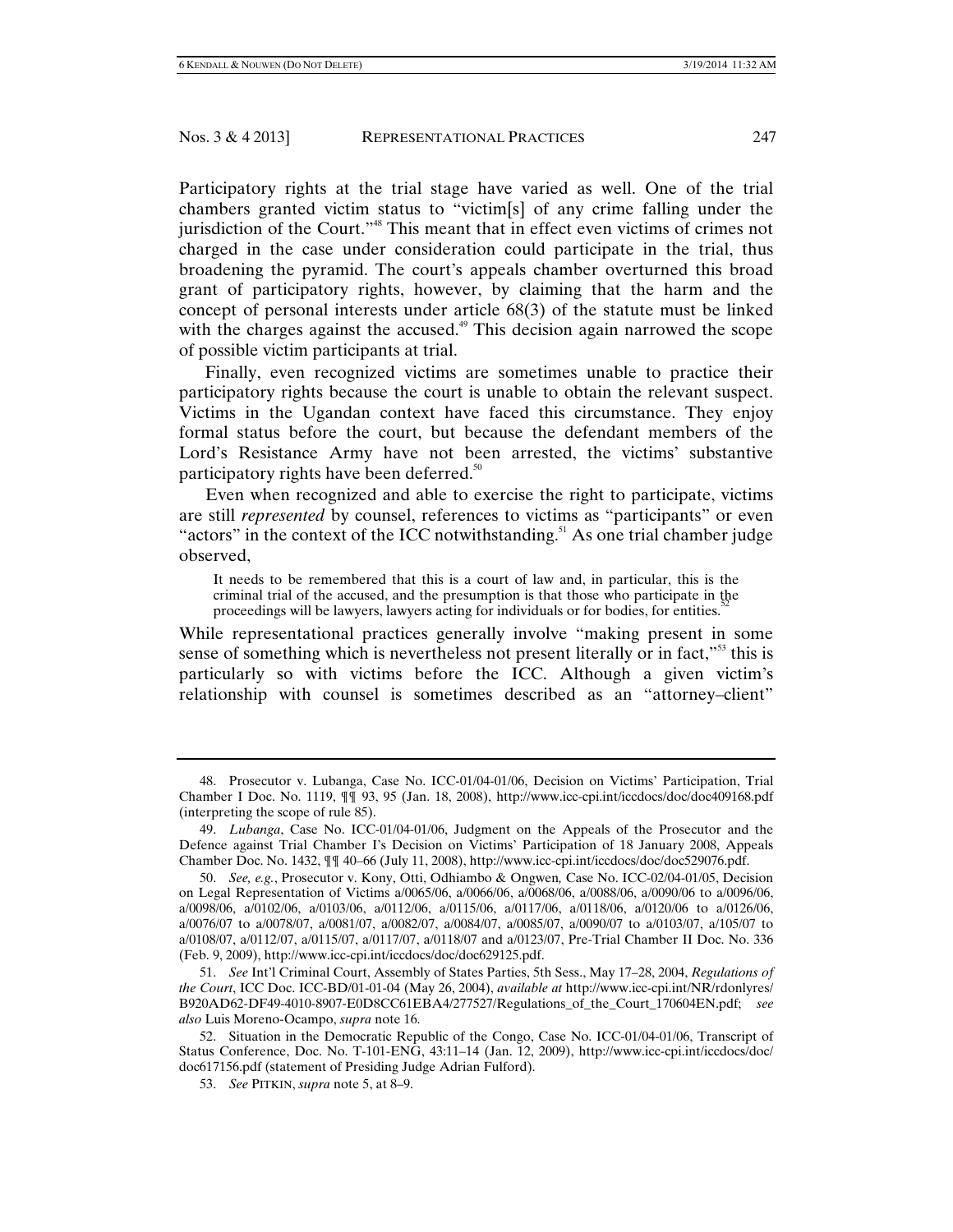relationship, $54$  structural constraints often dilute this relationship. First, victims do not have an unqualified right to have their own individual attorney.<sup>55</sup> The chamber can ask them to be represented by *common* legal representatives,<sup>56</sup> who typically represent between hundreds and thousands of individuals.<sup>57</sup> Second, geographical separation weakens the relationship between the victim and the counsel. Victims have few opportunities for direct contact with their representatives, who are often based in The Hague and rarely go on "missions" to "the field."58 Some common legal representatives have their own "field assistants" who act as a channel of communication between them and the victims. While establishing a connection between the victim and the courtroom, the field assistant acts as another link in the chain of representation. In this sense, the victim is thus not represented but *re*-represented.

The relationship between victims and counsel also changes as a result of evolving case law. For instance, the trial chamber in the Kenyan cases presumed that victims' interests would be better represented if the common legal representative was based in Kenya as opposed to in The Hague, arguing that "greater geographic proximity between victims and the Common Legal Representative is important to ensure that victims can communicate easily and personally with their representative and thus ensure meaningful

 56. *See* Int'l Criminal Court, RPE, *supra* note 10, at r. 90(2)–(3); *see also, e.g.*, Prosecutor v. Gbagbo, Case No. ICC-02/11-01/11, Decision on Victims' Participation and Victims' Common Legal Representation at the Confirmation of Charges Hearing and in the Related Proceedings, Trial Chamber V Doc. No. 498 (June 4, 2012), http://www.icc-cpi.int/iccdocs/doc/doc1423293.pdf; *Kenya II,*  Case No. ICC-01/09-02/11, Decision on Victims' Representation and Participation, Pre-Trial Chamber I Doc. No. 138, ¶ 20 (Oct. 3, 2012), http://www.icc-cpi.int/iccdocs/doc/doc1479387.PDF.

 57. According to a 2012 report on the court's activities, there were twenty-four external common legal representatives in eleven teams working on behalf of victims. The report claims that the court's own internal Office of Public Counsel for Victims represented approximately 4000 victims in 2012, with the number of victims represented by that office increasing by nearly seventy percent that year. Int'l Criminal Court, Assembly of States Parties, 11th Sess., Nov. 14–22, 2012, *Report on the Activities of the Court*, ICC Doc. ICC-ASP/11/21 (Oct. 9, 2012) [hereinafter Int'l Criminal Court, *Report on the Activities of the Court*], *available at* http://www.icc-cpi.int/iccdocs/asp\_docs/ASP11/ICC-ASP-11-21- ENG.pdf. At the time of writing, the number of recognized victim participants in the *Bemba* case in the situation of the Central African Republic exceeded 5000; meanwhile the Registry has been instructed by the trial chamber to appoint *two* common legal representatives to "represent the totality of victims to be allowed to participate in the trial." *Bemba*, Case No. ICC-01/05-01/08, Decision on Common Legal Representation for the Purpose of Trial, Trial Chamber III Doc. No. 1005,  $\P$  7 (Nov. 10, 2010), http://www.icc-cpi.int/iccdocs/doc/doc965368. At present, recognized victims in other cases number in the hundreds.

 58. Even when representatives travel to "the field," victims may not be able to meet with them on account of lacking the means to cover the costs of transport to the meeting or the time off work. *See* SEHMI, *supra* note 44.

 <sup>54.</sup> Interview by Sara Kendall & Chris Tenove with field assistants of the common legal representative in *Prosecutor v. Ruto & Sang* (*Kenya I*) and *Kenya II*, Int'l Criminal Court (July 25, 2012).

 <sup>55.</sup> Prosecutor v. Bemba, Case No. ICC-01/05-01/08, Decision on Common Legal Representation for the Purpose of Trial, Trial Chamber III Doc. No. 1005, ¶ 16 (Nov. 10, 2010), http://www.icc-cpi.int/ iccdocs/doc/doc965368.pdf ("[C]ommon legal representatives are chosen by the Court, as opposed to by the victims themselves.").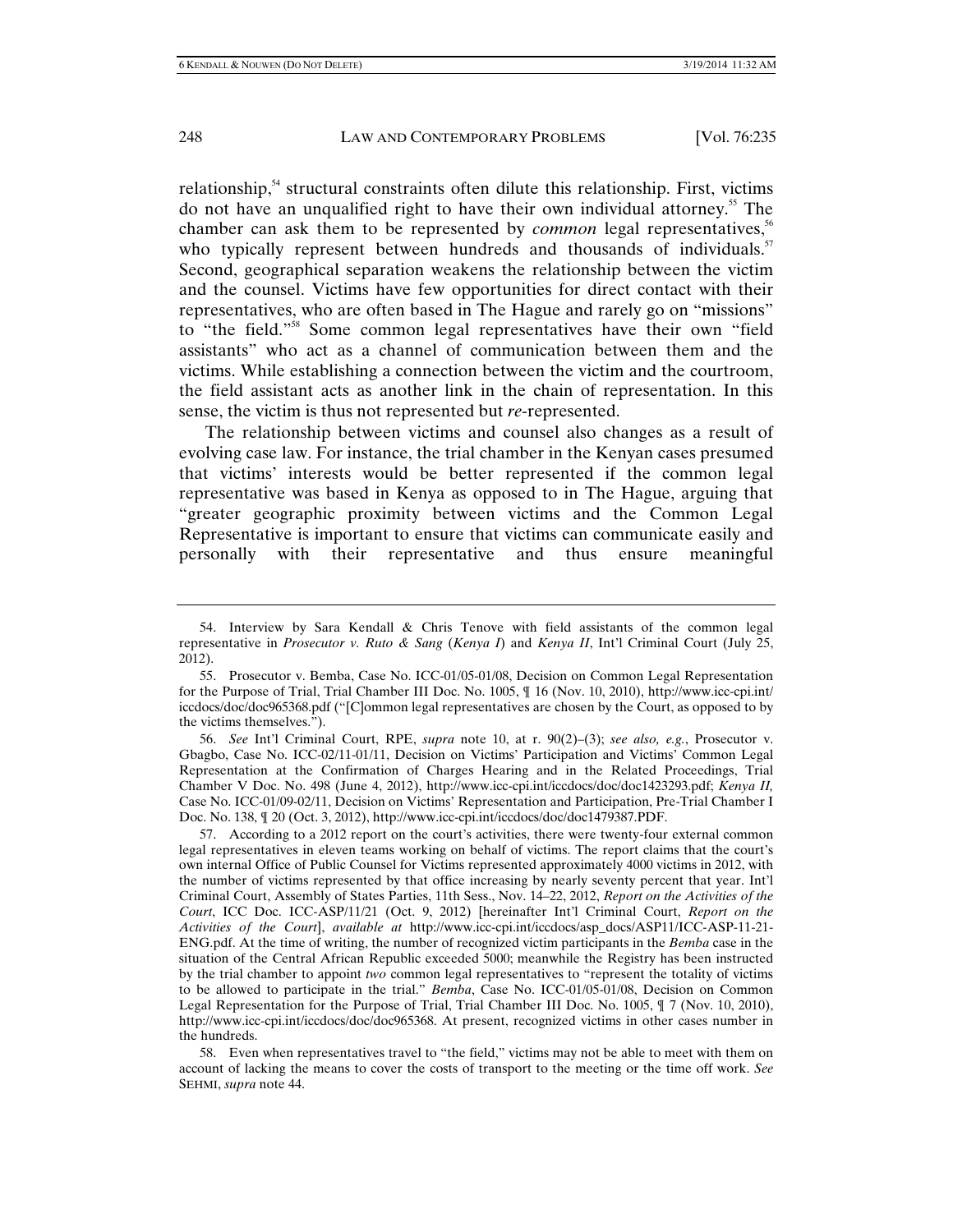representation."59 Although the decision narrows the geographical distance between the representative and the victims, it also increases the distance between the representative and the court: When the common legal representative is based on site, he or she in turn is generally represented in the courtroom by the ICC's Office of Public Counsel for Victims (OPCV). In this scenario, the OPCV is not directly representing victims, but is "acting on the Common Legal Representative's behalf."<sup>60</sup> The links in the chain have been reshuffled, but the re-representation continues.

At the same time, the trial chamber's decision enhanced access for victims (and reduced the workload for judges) by dropping the requirement that victims apply to the court for victim status and then be vetted judicially. Only victims who wish to appear directly before the chamber still need to fill out participation forms. Others may be "registered" as victim participants with the ICC Registry, which will enter their details into a database.<sup>61</sup> However, what is gained in access may be lost in meaning. Registration is easier than applying for status as a victim participant, but registration itself appears to be more a gesture of identification than an act leading to tangible outcomes. These "registered" victims are not officially granted victim status by the court. Instead, they become part of an amorphous category of victims whose views can be presented

[i]n the present case, due to the number of charges and the widespread nature of the alleged crimes, the number of eligible victims is estimated to be in the thousands. If all victims were required to comply with the procedure set out in Rule 89 of the Rules, for practical reasons it would not be possible to process all of the applications before the start of the trial, scheduled for April 2013.

*Kenya I*, Case No. ICC-01/09-01/11, Decision on Victims' Representation and Participation, Trial Chamber V Doc. No. 460, Trial Chamber V Doc. No. 460, ¶ 30 (Oct. 3, 2012), http://www.icc-cpi.int/ iccdocs/doc/doc1479374.pdf.

60*. Kenya I*, Case No. ICC-01/09-01/11, Decision on Victims' Representation and Participation, Trial Chamber V Doc. No. 460, ¶ 41 (Oct. 3, 2012), http://www.icc-cpi.int/iccdocs/doc/doc1479374.pdf. The decision continues, "The OPCV's primary responsibility will be to act as the interface between the Common Legal Representative and the Chamber in day-to-day proceedings. To that end, the OPCV will be allowed to attend hearings on behalf of the Common Legal Representative." *Id.* ¶ 43. The common legal representative may appear for opening and closing statements and may request appearances at other points during the trial proceedings. *Id.* ¶ 71.

 61. *Kenya II,* Case No. ICC-01/09-02/11, Decision on Victims' Representation and Participation, Trial Chamber V Doc. No. 498, ¶¶ 24, 48 (Oct. 3, 2012), http://www.icc-cpi.int/iccdocs/doc/doc1479387; *see also Kenya I*, Case No. ICC-01/09-01/11, Decision on Victims' Representation and Participation, Trial Chamber V Doc. No. 460, ¶¶ 25, 49 (Oct. 3, 2012), http://www.icc-cpi.int/iccdocs/doc/ doc1479374.pdf. According to one staff member of the VPRS, however, the term "register" is problematic given the broader context of "registrations" that victims of the 2007 and 2008 postelection violence had been asked to participate in, including for the Truth, Justice and Reconciliation Commission of Kenya. The staff member was also concerned that the term implied reparations and compensation, and elected to use the term "verification" instead. Interview by Sara Kendall with staff member, Victims Participation & Reparations Section, Int'l Criminal Court (Mar. 4, 2013).

 <sup>59.</sup> *Kenya II,* Case No. ICC-01/09-02/11, Decision on Victims' Representation and Participation, ¶ 59, Trial Chamber V Doc. No. 498 (Oct. 3, 2012), http://www.icc-cpi.int/iccdocs/doc/doc1479387.PDF; *see also Kenya I*, Case No. ICC-01/09-01/11, Decision on Victims' Representation and Participation, Trial Chamber V Doc. No. 460, ¶¶ 29, 60 (Oct. 3, 2012), http://www.icc-cpi.int/iccdocs/doc/ doc1479374.pdf. Changes in the victim-representation regime were largely inspired by practical reasons. The *Kenya I* decision notes that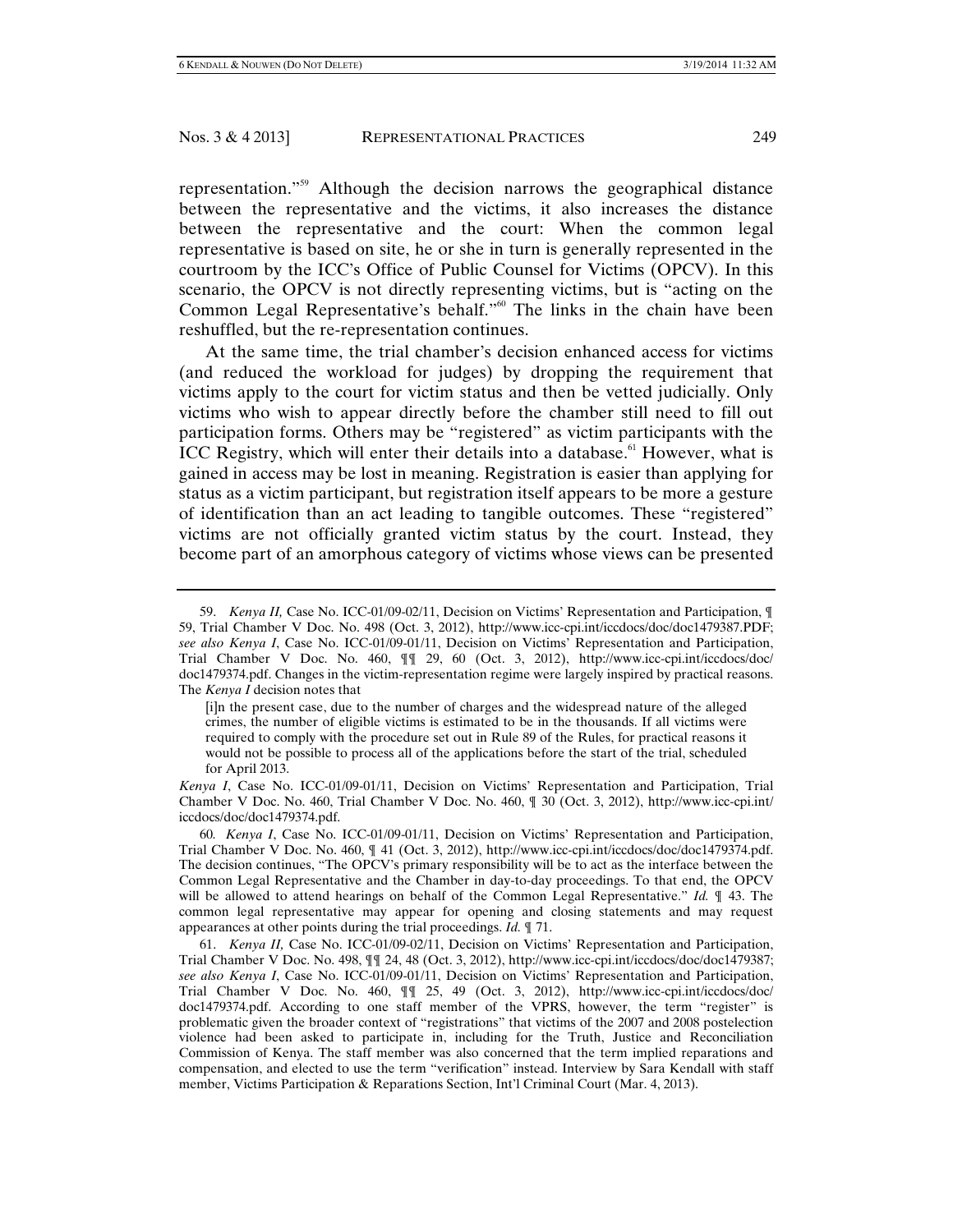according to the discretion of their common legal representative.<sup>62</sup> As the trial chamber noted, "while it is practically impossible to represent the individual views and concerns of thousands of victims, it is possible to represent their interests by voicing their shared legal and factual concerns in the present proceedings."63 The chamber thus tasks the common legal representative with distilling generalizable "interests" from the more unwieldy and personal "views and concerns" to which article  $68(3)$  of the Rome Statute refers.<sup>64</sup> Streamlining the practice of victim representation thus also produces the "oracle effect" of representation identified by Bourdieu: When appearing on behalf of absent constituents—the victims of a particular case—the representative "gives voice" to an abstract collectivity. $65$ 

Under this modified set of representational practices, the legal representative in fact has considerable discretion. When distilling generalizable "interests," the legal representative filters, weighs, and selects possibly diverging views. The legal representative could decide to reveal differences of opinion among victims, but in doing so, he or she risks working against some of the interests of individual victims.<sup>66</sup> In Bruno Latour's terminology, legal representatives thus act as "mediators" and not as "intermediaries": Rather than merely channelling views, the legal representatives "transform, translate, distort, and modify that meaning of the elements they are supposed to carry."<sup>67</sup>

The legal representative's discretion is enhanced by the trial chamber's decision that the abstract collectivity of victims that the representative represents extends beyond the registered victims. In the chamber's words,

[T]he Chamber decides that the views and concerns of victims who choose not to register or who are, for practical or security reasons barred from doing so, shall nevertheless be voiced, in a general way, through common legal representation. . . . During the trial phase all victims, regardless of whether they have registered or not, will be represented through common legal representation.<sup>6</sup>

 <sup>62.</sup> For example, a submission from a common legal representative on where the trials should take place―in either The Hague, Arusha, or in Kenya―presented the different views of part of his pool of represented victims, but he advocated for a different location than the majority of those surveyed. *Kenya I*, Case No. ICC-01/09-01/11, Common Legal Representative for Victims' Observations in Relation to the "Joint Defence Application for Change of Place Where the Court Shall Sit for Trial," Trial Chamber V Doc. No. 620 (Feb. 22, 2013), http://www.icc-cpi.int/iccdocs/doc/doc1556944.pdf.

 <sup>63.</sup> *Kenya II,* Case No. ICC-01/09-02/11, Decision on Victims' Representation and Participation, Trial Chamber V Doc. No. 498, ¶ 59 (Oct. 3, 2012), http://www.icc-cpi.int/iccdocs/doc/doc1479387.PDF.

 <sup>64.</sup> *See* Rome Statute, *supra* note 3, at art. 68(3).

 <sup>65.</sup> *See* BOURDIEU, *supra* note 7.

 <sup>66.</sup> One common legal representative recounted that the common legal representatives needed clarification regarding the extent of their mandate due to the diversity of interests among the populations they represent, where sometimes their interests may be conflicting. Interview by Sara Kendall with common legal representative, Int'l Criminal Court (Mar. 1, 2013).

 <sup>67.</sup> BRUNO LATOUR, REASSEMBLING THE SOCIAL: AN INTRODUCTION TO ACTOR-NETWORK-THEORY 39 (2005).

 <sup>68.</sup> *Kenya II,* Case No. ICC-01/09-02/11, Decision on Victims' Representation and Participation, Trial Chamber V Doc. No. 498, ¶ 52 (Oct. 3, 2012), http://www.icc-cpi.int/iccdocs/doc/doc1479387.PDF.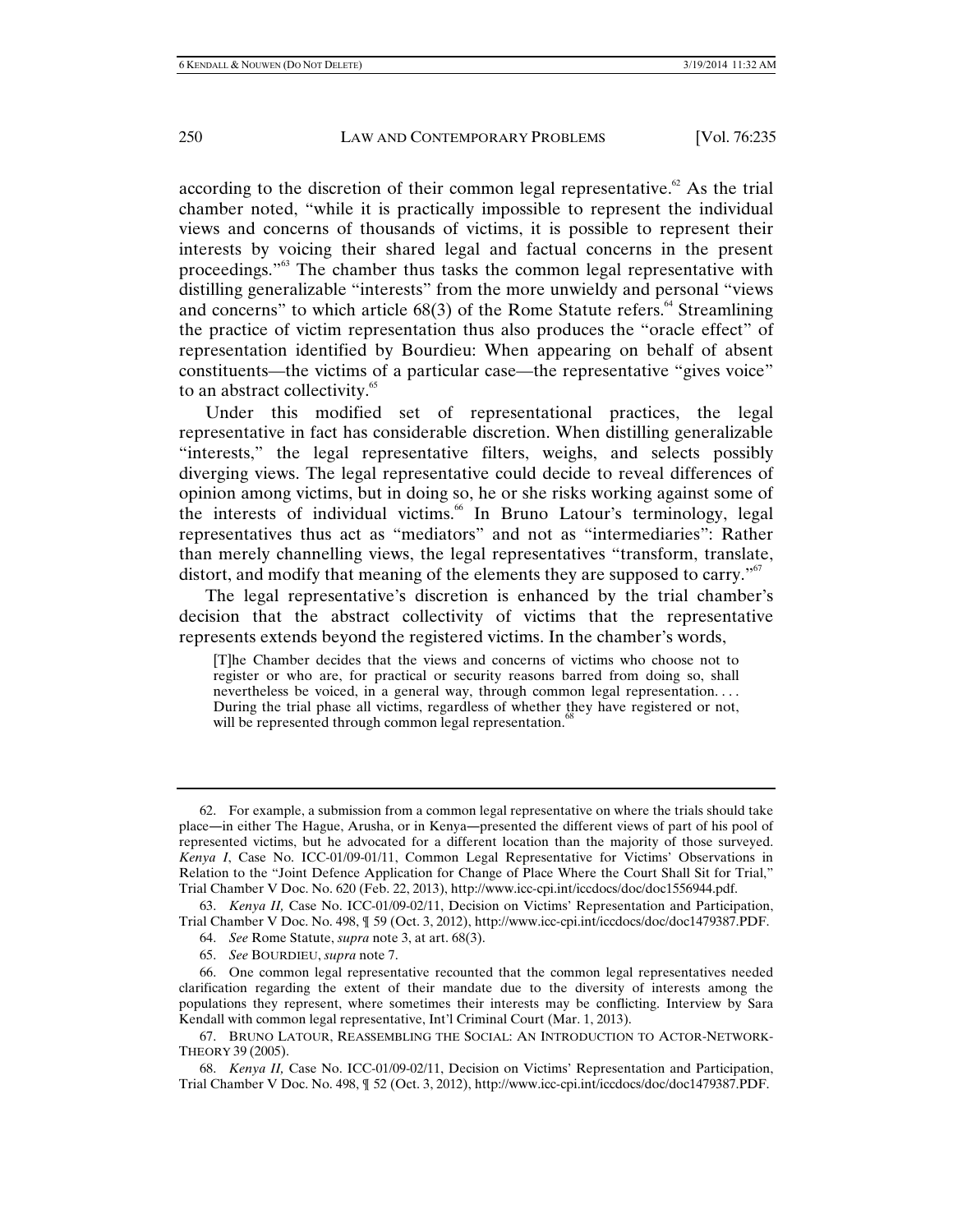This decision appears to leave no opt-out procedure for victims who choose not to be represented, or indeed, for victims who explicitly state a desire to withdraw from ICC proceedings because they have no "confidence that the process would be beneficial to them," as did a large number of court-recognized victim participants in one of the Kenyan cases.<sup> $69$ </sup> Without a legal avenue for resisting representation as part of an abstract collectivity, even victims who do not want to have anything to do with the ICC can thus be "symbolically" "made present" in a case before the court.<sup>70</sup> In the words of the chamber, "[A]ll victims  $\dots$  will be represented."<sup>71</sup>

At the apex of the pyramid of juridified victimhood are the victims who wish to present their views and concerns individually by appearing directly before the chamber and have passed through the vetting process of the court with its attendant participation forms and application deadlines, submissions by the parties and rulings by the judges, and who have an accused in the dock. Having reached the summit, however, the "participating" victim in fact often has quite an inactive role.<sup>72</sup> Direct participation is exceptionally rare. As one trial chamber judge explains,

If individuals are allowed to participate in person, there would have to be cogent, indeed powerful, reasons for that exceptional course . . . because . . . people without legal training coming to talk about very difficult things that have happened to them could have a real capacity for destabilising these court proceedings . . . . So we're not saying no, but we're saying exceptional and for good reason.

Indeed, the number of victim participants who, once channeled through the institutional machinery of the court, directly address a chamber of the ICC is remarkably low. One victim was permitted to present views before the appeals chamber in an appeal in the Uganda situation.<sup>74</sup> Three individual victims were permitted to testify in *Prosecutor v. Lubanga*; their testimony was subsequently dismissed as unreliable.75 In the *Katanga* trial, the chamber authorized four individuals out of a group of over 300 recognized victims to appear before the

 73. Situation in the Democratic Republic of the Congo, Case No. ICC-01/04-01/06, Transcript of Status Conference, 43:15–44:3 (Jan. 12, 2009), http://www.icc-cpi.int/iccdocs/doc/doc617156.pdf (statement of Presiding Judge Adrian Fulford).

 <sup>69.</sup> Isaiah Lucheli, *Ninety Three Post Election Violence Victims Withdraw From International Criminal Court Proceedings*, STANDARD DIGITAL (June 7, 2013), https://www.standardmedia.co.ke/ ?articleID=2000085360&story\_title=93-pev-victims-withdraw-from-icc-proceedings (Kenya).

 <sup>70.</sup> *See* BOURDIEU, *supra* note 7; PITKIN, *supra* note 5.

 <sup>71.</sup> *See supra* text accompanying note 68.

 <sup>72.</sup> An independent report on victim participation at the ICC noted that "[g]enuine concerns . . . exist that participation is currently not meaningful for victims who are accepted to participate," and elaborated that victim participants were unable "to present their views at appropriate stages*.*" INDEPENDENT PANEL OF EXPERTS REPORT ON VICTIM PARTICIPATION AT THE INTERNATIONAL CRIMINAL COURT ¶ 39 (2013), *available at* http://www.redress.org/downloads/publications/ 130711%20panel%20report%20FINALfor%20dissemination.pdf.

 <sup>74.</sup> Prosecutor v. Kony, Otti, Odhiambo & Ongwen, Case No. ICC-02/04-01/05, Decision on the Participation of Victims in the Appeal (Oct. 27, 2008), http://www.icc-cpi.int/iccdocs/doc/doc580160.pdf.

 <sup>75.</sup> Prosecutor v. Lubanga, Case No. ICC-01/04-01/06, Judgment Pursuant to Article 74 of the Statute, ¶ 499 (Mar. 14, 2012), http://www.icc-cpi.int/iccdocs/doc/doc1379838.pdf.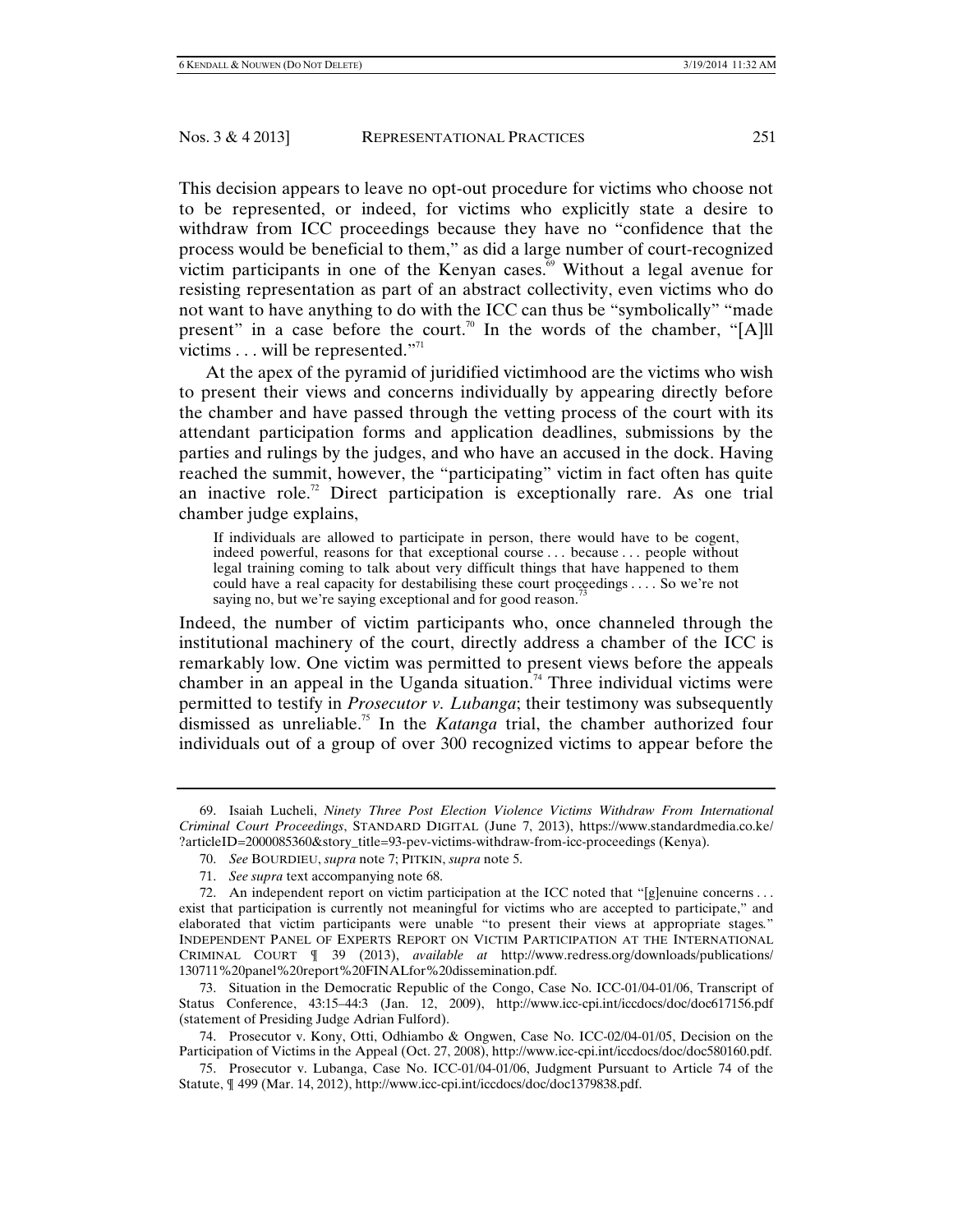court;<sup>76</sup> however, two of them were considered unreliable before they even came to The Hague.<sup>77</sup> In the *Bemba* trial, a total of five individuals out of over 5000 recognized victims have appeared to date.<sup>78</sup>

Ultimately, even for those victims who participate, their status always remains merely provisional. This is because judges recognize victims before any alleged facts have been proven. There cannot be definite victims of unproven acts; therefore, victim recognition is necessarily provisional. In the case of an acquittal, victims will lose their victim status (unless there are coaccused, charged with the same crimes and incidents). But even in the case of a conviction, victims' position *as victims* will seldom be confirmed in the judgment: The judgment focuses on the guilt of the accused and need not determine the relationship between the accused and the participating victims.

Perhaps it is only in the subsequent reparations proceedings that victims can be considered to obtain final recognition. However, this decision is not dependent on the victims' participation in the trial: Victims can also apply for reparations without participating. Contrary to the widespread rhetoric of victims gaining "recognition" through the ICC, victims thus never receive recognition *as participants in the proceedings* in a strict judicial sense. Moreover, even in the reparation procedures, victims may not obtain final judicial recognition of individual victimhood. In the court's first decision on victims' reparations, the judges established only the principles; they left it up to the Trust Fund for Victims, a nonjudicial body, to grant reparations accordingly.<sup>79</sup>

Of the millions of victims in the world, then, only thousands have managed to reach the top of the pyramid of juridified victimhood and have been granted provisional recognition as victims before the ICC. To date only a handful of these have been permitted to speak directly in ICC proceedings. The remainder are "made present" through the work of their legal representatives. Through the "oracle effect" of representational practice, these individuals are constituted as a group to be spoken for, and in turn their spokesperson (and indeed the court itself) appropriates the "authority of that elusive, absent phenomenon."<sup>80</sup>

 <sup>76.</sup> As of October 2012, the *Katanga* case had 366 recognized victims. Int'l Criminal Court, *Report on the Activities of the Court*, *supra* note 57, at pt. IV.

 <sup>77.</sup> Prosecutor v. Ngudjolo, Case No. ICC-01/04-02/12, Judgment Pursuant to Article 74 of the Statute, ¶ 32 (Dec. 18, 2012), http://www.icc-cpi.int/iccdocs/doc/doc1579080.pdf. On February 21, 2011, the chamber heard testimony of the remaining two victim participants. *Ngudjolo*, Case No. ICC-01/04- 02/12, Transcript of Trial Hearing (Feb. 21, 2011), http://www.icc-cpi.int/iccdocs/doc/doc1245216.pdf.

 <sup>78.</sup> Two individuals appeared in person in May 2012; three more testified in June 2012 via videolink.

 <sup>79.</sup> *Lubanga*, Case No. ICC-01/04-01/06, Decision Establishing the Principles and Procedures to be Applied to Reparations, Trial Chamber I Doc. No. 2904 (Aug. 7, 2012), http://www.icc-cpi.int/ iccdocs/doc/doc1447971.pdf.

 <sup>80.</sup> BOURDIEU, *supra* note 7, at 211.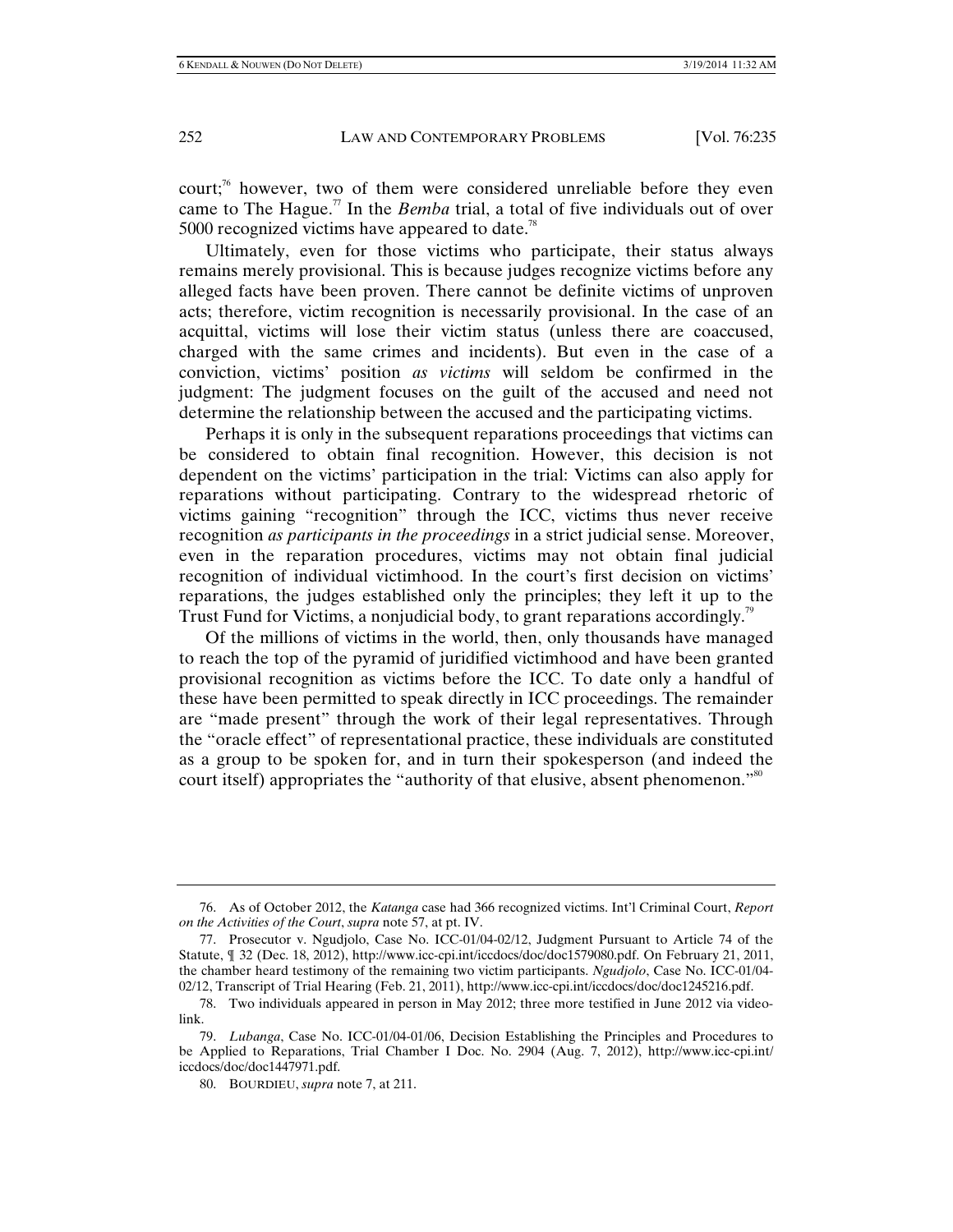# TRANSCENDING THE PYRAMID**—**"THE VICTIMS" AS ABSTRACTION

Practices of victim representation are not confined to the courtroom. Outside the courtroom, victims are also represented—and at an even greater degree of abstraction—by diplomats, politicians, ICC officials, NGOs, journalists, and scholars. Discursively, victims are presented as the *raison d'être* of the ICC.<sup>81</sup> Indeed, victims are figured as animating and giving purpose to the *entire* machinery of international criminal accountability: Even international criminal tribunals that do not have a practice of victim participation have invoked victims as one of the justifications for their work. $82$  References to victims serve as reminders of this group's seemingly fundamental position in international criminal law regardless of whether they hold a position as participant.

However, the fact that victims have also been invoked by tribunals that do not have a practice of victim participation shows that the invocation of victims as the justification of the international–criminal law project is not necessarily a reference to the victims that participate in courtroom proceedings. The rhetoric of the role of the victim in the ICC transcends legally recognized victims. Indeed it transcends *actual* victims with their individuated harms and suffering. The "victims"—whom the court's first prosecutor referred to when he said that his mandate was "justice for the victims,"<sup>83</sup> whom the next prosecutor called to mind when she pronounced that the "sole *raison d'être* of the ICC's activities in Côte d'Ivoire is the victims,"84 whom the court's president brought up when he made an appeal not to "let down the countless victims around the world that place their hope in this institution,"<sup>85</sup> whom the appeals chamber invoked when referring to "thousands of victims,"<sup>86</sup> whom Kofi Annan mentioned when speaking of the "overriding interest . . . of the victims,"<sup>87</sup> whom NGOs rely on when stating that "victims want justice" and when evoking an image of

 <sup>81.</sup> *See, e.g.*, Press Release, Office of the Prosecutor, ICC Prosecutor Visits Egypt and Saudi Arabia, *supra* note 18; Silvana Arbia, Registrar, Int'l Criminal Court, Remarks to the 11th Session of the Assembly of States Parties (Nov. 4, 2012) (transcript available at http://www.icc-cpi.int/NR/ rdonlyres/F1E2BCA9-4F55-4C1C-938B-2107233D0A98/0/ASP11OpeningREGSA1ENG.pdf).

 <sup>82.</sup> Victims' interests were not, however, the rationale for international criminal law in its early stages of development. *See* Conor McCarthy, *Victim Redress and International Criminal Justice: Competing Paradigms, or Compatible Forms of Justice?*, 10 J. INT'L CRIM. JUST. 351, 352 (2012).

 <sup>83.</sup> Press Release, Office of the Prosecutor, ICC Prosecutor Visits Egypt and Saudi Arabia, *supra* note 18.

 <sup>84.</sup> *Id.*

 <sup>85.</sup> Press Release, Office of the Prosecutor, Prosecutor's Statement to the Press from Abidjan, *supra* note 19.

 <sup>86.</sup> Press Release, Office of the Prosecutor, ICC Launches Commemorations for International Criminal Justice Day, *supra* note 20.

 <sup>87.</sup> Prosecutor v. Katanga, Case No. ICC-01/04-01/07, Judgment on the Appeal of Mr. Germain Katanga against the Oral Decision of Trial Chamber II of 12 June 2009 on the Admissibility of the Case, Appeals Chamber Doc. No. 1497, ¶ 79 (Sept. 25, 2009), http://www.icc-cpi.int/iccdocs/doc/ doc746819.pdf.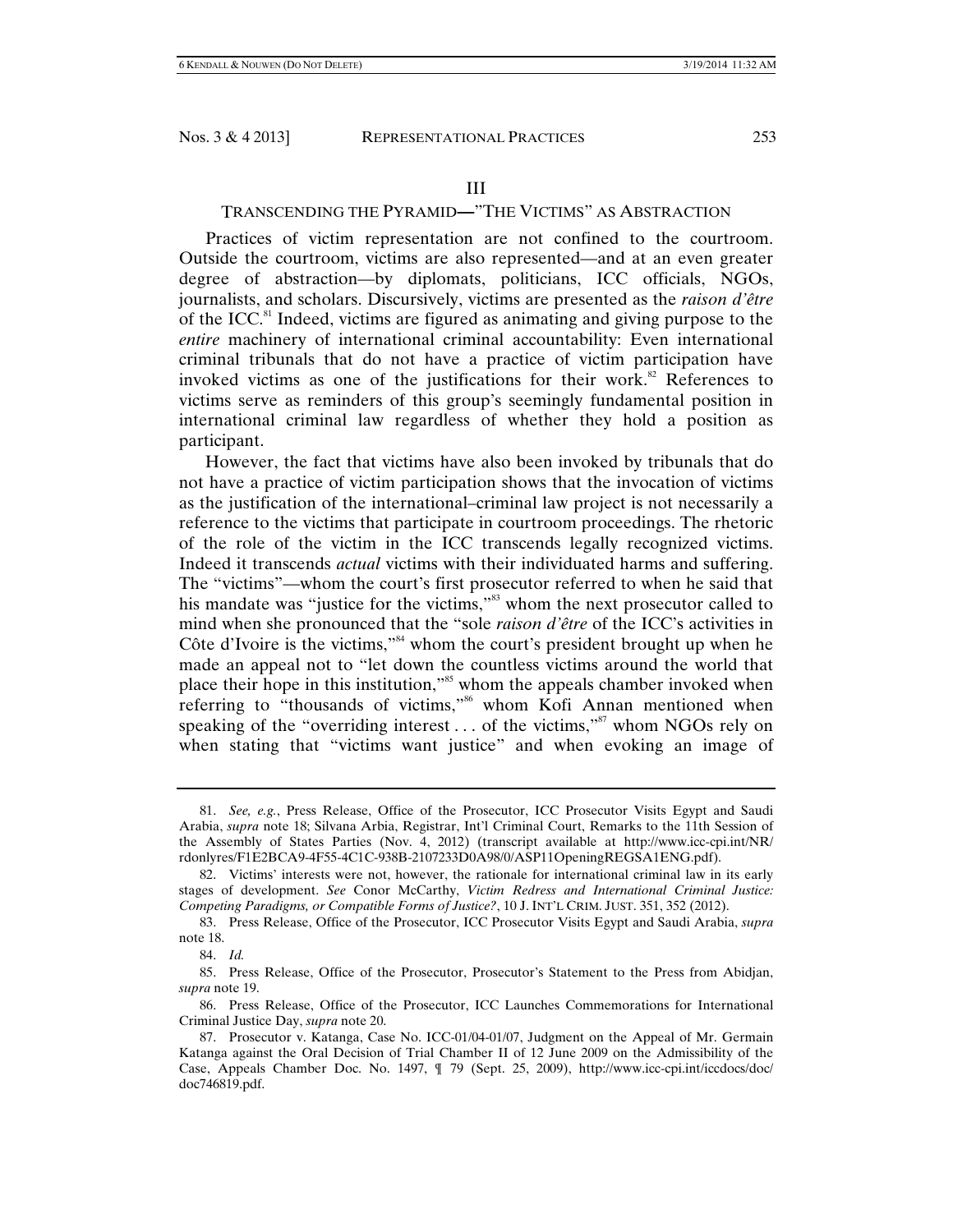"thousands of children, women and men who are victims of crimes within the Court's jurisdiction,"<sup>88</sup> and, finally, for whose "sake" legal scholars hope the court will act<sup>89</sup>—are not specific individuals. Instead, in these contexts, "the victims" is a reference to an abstraction—"The Victims"—which is based on the *idea* of victims. Grammatically plural but treated as singular, this abstraction in fact effaces individuality and transforms victims into a homogenous unity, like "the masses," "the general will," or "the people." In the words of Bourdieu, this constitution of a unified figure is "an act of magic which enables what was merely a collection of several persons, a series of juxtaposed individuals, to exist in the form of a fictitious person, *a corporatio*, a body, a mystical body incarnated in a social body, which itself transcends the biological bodies which compose it."<sup>90</sup>

As abstraction, "The Victims" acts in some ways as the absent "sovereign" of international criminal law. In the field of public international law, which lacks its own sovereign, "The Victims" appears rhetorically as the one in whose name criminal justice is exercised. Like national prosecutions carried out on behalf of the crown or the state, the ICC is said to speak on behalf of the victims of "the most serious crimes of concern to the international community."<sup>91</sup> "The Victims" thus seems to serve as the highest symbolic entity within this juridical domain, in whose name justice is done. Yet as with nationalist symbols such as tombs of the Unknown Soldier—which, as Benedict Anderson observes, are revered "precisely because they are either deliberately empty or no one knows who lies inside them<sup>"92</sup>—"The Victims" does not correspond to a concrete, material referent. It stands for collective suffering produced through international crimes without containing the particular suffering of wronged individuals.

Like a sovereign, "The Victims" as an abstraction hovers over and above, but is not part of, the pyramid of victimhood. "The Victims," as opposed to individual victims, also enjoys immunity from challenge. Challenging the suffering of *any* individual is difficult since suffering is inherently personal.<sup>93</sup> But it is even more difficult to challenge the suffering of an abstract entity such as "The Victims" because that suffering is an amalgamation of individual pain that cannot be traced to a single individual. This collective suffering has been experienced by all victims together, while no single individual has experienced

89. Niccolò Figà-Talamanca, *supra* note 23.

 <sup>88.</sup> Press Release, Secretary-General, UN Secretary-General Declares Overriding Interest of International Criminal Court Conference Must Be That of Victims and World Community as a Whole, *supra* note 22.

 <sup>90.</sup> BOURDIEU, *supra* note 7, at 208.

 <sup>91.</sup> Rome Statute, *supra* note 3, at pmbl.

 <sup>92.</sup> BENEDICT ANDERSON, IMAGINED COMMUNITIES: REFLECTIONS ON THE ORIGIN AND SPREAD OF NATIONALISM 9 (1991).

 <sup>93.</sup> *See* Ian Buruma, *The Joys and Perils of Victimhood*, N.Y. REV. BOOKS, Apr. 8, 1999, *available at* http://www.nybooks.com/articles/archives/1999/apr/08/the-joys-and-perils-of-victimhood/; Martha Minow, *Surviving Victim Talk*, 40 UCLA L. REV. 1411, 1436–38 (1993).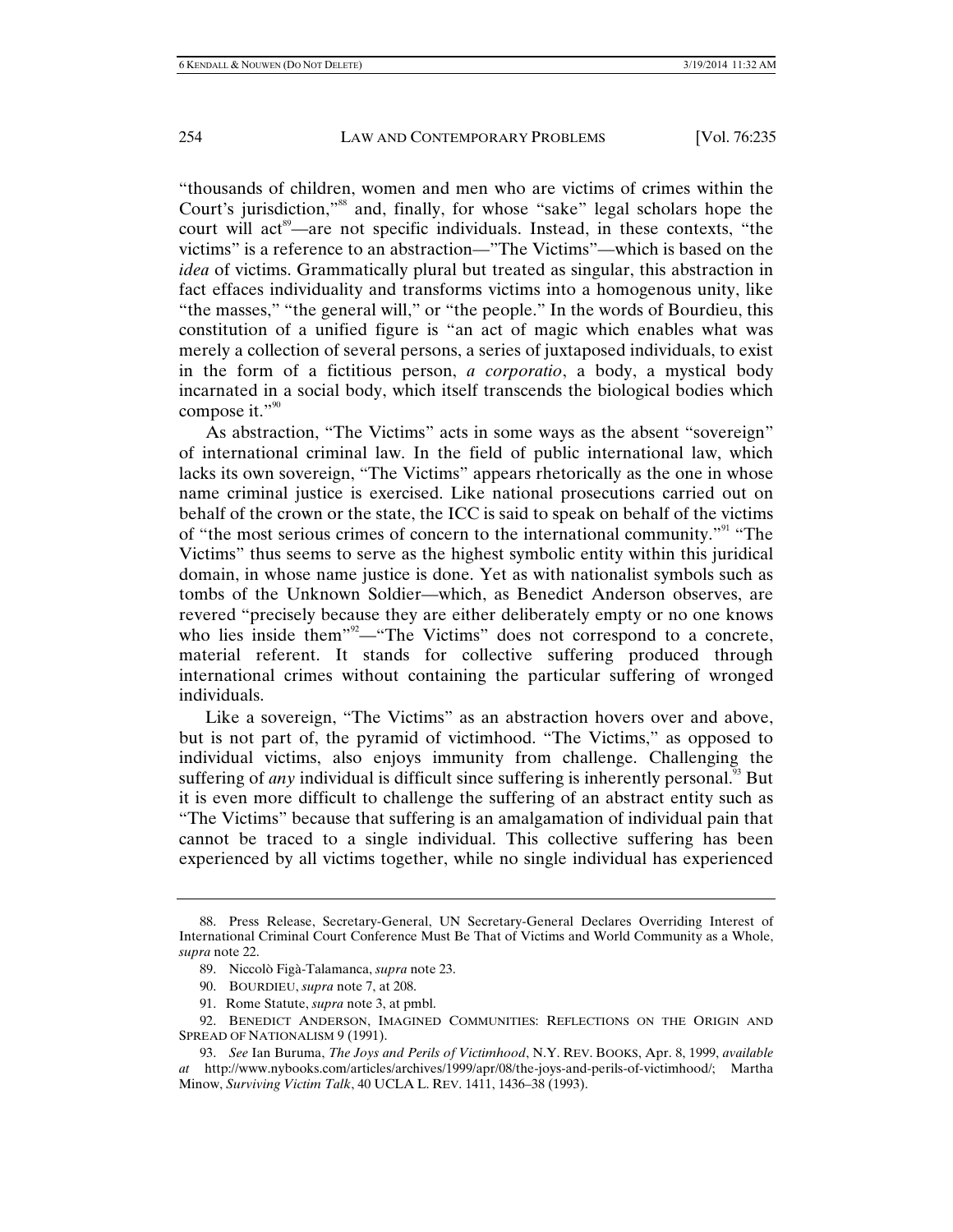it all. Consequently, the suffering of "The Victims" cannot be questioned, nor can claims made on its behalf be contested by the concrete particularity of individual experience: "The Victims" is untouchable.

The untouchable authority of "The Victims" is sometimes invoked to shield the court from criticism. For example, in response to the growing claim that the ICC has been selectively targeting the African continent in prosecuting individuals for international crimes, the current prosecutor has stated,

[i]f we are thinking about the victims of these crimes, the victims of these atrocities who are also vulnerable African victims, then we would not think about targeting Africans. We will be thinking about, working for and supporting the victims of these crimes.

The moral currency of victimhood is thus appropriated to shore up the legitimacy of the ICC's actions.<sup>95</sup> In line with Bourdieu's analysis of representative practice, although "The Victims" does not exist without being discursively represented as such, "The Victims" does confer authority on those who claim to represent it.

"The Victims" is a convenient telos for the ICC not only because third parties cannot impeach an organization that represents the interests of "The Victims," but also because "The Victims" themselves cannot impeach the representative: An abstraction cannot speak back. In the event that specific victims disagree with the justice conducted in their name—for instance, as with the Kenyan victims mentioned above—the abstraction of "The Victims" serves as a reservoir of other victims who could be said to wait for the court's intervention. Victims silenced by death provide an inexhaustible justification of the ICC as a retributive mechanism. Potential future victims, in turn, will continue to justify the ICC as a means for deterring harm yet to come. In their absence, dead or future victims are paradoxically made present: they have been there and they will be there to be spoken for. As such, they are always available for invocation as the underlying purpose of the project, without threatening resistance or articulating other desires.<sup>96</sup>

Although "The Victims" is seemingly sovereign in a symbolic register, as when crimes are prosecuted on behalf of the crown, the abstraction does not actually exercise power itself. Instead it works as a placeholder for the agency of others: The rhetoric of "The Victims" presents victims not only as the underlying justification of the international criminal legal order, but also, as Kamari Clarke has argued, as a helpless and potential beneficiary of

 <sup>94.</sup> Peter Clottey, *ICC Prosecutor Hails US International Justice Role*, VOICE OF AM. (Apr. 4, 2013), http://www.voanews.com/content/icc-prosecutor-hails-us-international-justice-role/1635160.html; *see also Victims Must Not Be Forgotten on International Justice Day: Civil Society Underlines Hope for Victims of Grave Crimes That Rome Statute System Represents*, COALITION FOR INT'L CRIM. CT., http://us2.campaign-archive2.com/?u=8758bcde31bc78a5c32ceee50&id=0233ef45b6&e=24df3e19c0.

 <sup>95.</sup> *See* Ann Sagan, *African Criminals/African Victims: The Institutionalised Production of Cultural Narratives in International Criminal Law*, 39 MILLENNIUM: J. INT'L STUD. 3, 12 (2010).

 <sup>96.</sup> S.M.H. Nouwen, *Justifying Justice*, *in* THE CAMBRIDGE COMPANION TO INTERNATIONAL LAW 327, 340 (James Crawford & Martti Koskenniemi eds., 2012).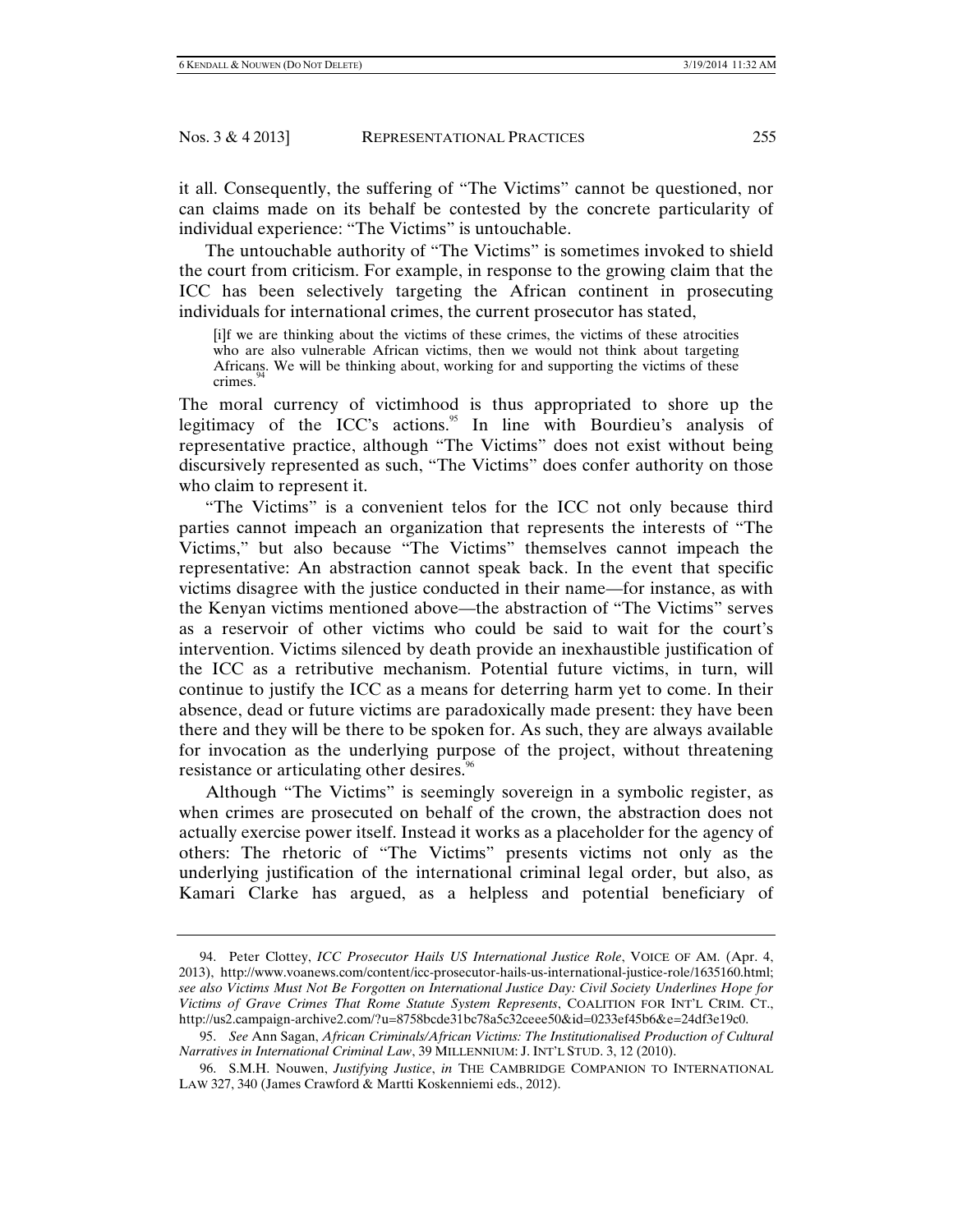international criminal law that requires a subject—the agents of this field—to act for it and in its name. $\frac{97}{7}$  Presumptively new agents in international criminal law, victims are thus in fact dependent on the agency of a representative, both inside and outside the courtroom.

Those who work in and around the court are presented by the field of international criminal law as the field's actual agents. They consider themselves part of another abstraction: the "international community." The very grammar of common descriptions of the ICC's work suggests that justice is carried out *in the name of* "The Victims" *by* the "international community." "The Victims" thus appears as the passive object of an active subject. That subject is as abstract as its object: The boundaries of the "international community" are indeterminate, but whatever is within is presented as homogeneous, creating an impression of consensus among members of this discursively constituted "community." The OTP invokes and claims to represent the interests of both abstractions—"The Victims" and the "international community"—yet it belongs only to the latter. Speaking in the name of "The Victims" on behalf of the "international community," the OTP thus enjoys the rhetorical force of a double abstraction, wielding the power of both pathos and universal consensus.

This practice of representing abstractions is not so much a reflection of realities as it is constitutive of them. The "making present" of an acting "international community" helps to shape and construct an "international community" with an ability to act. The "making present" of victims as helpless, by contrast, reinforces passivity and dependence.<sup>98</sup> The agency of "the international community" is constructed in response to and as the mirror image of the helplessness of "The Victims." For instance, when the ICC prosecutor announced the opening of an investigation into Mali, she stated:

My Office . . . will bring justice to Malian victims by investigating who are the most responsible for these alleged crimes .... There is still turmoil in North Mali and populations there continue to be at risk of yet more violence and suffering . . . . Justice can play its part in supporting the joint efforts of the ECOWAS, the AU and the entire international community to stop the violence and restore peace to the region.<sup>9</sup>

Even when deciding to drop charges against an accused, $100$  as a result of which specific victims would lose their status as participants in a case before the ICC,

 <sup>97.</sup> Kamari M. Clarke, *Global Justice, Local Controversies: The International Criminal Court and the Sovereignty of Victims*, *in* PATHS TO INTERNATIONAL JUSTICE: SOCIAL AND LEGAL PERSPECTIVES 134 (Tobias Keller & Marie-Bénédicte Dembour eds., 2007) [hereinafter Clarke, *Global Justice*]; *see also* KAMARI M. CLARKE, FICTIONS OF JUSTICE: THE ICC AND THE CHALLENGE OF LEGAL PLURALISM IN SUB-SAHARAN AFRICA (2009) [hereinafter CLARKE, FICTIONS OF JUSTICE].

 <sup>98.</sup> MUTUA, *supra* note 10, at 27–38; *see also* Clarke, *Global Justice*, *supra* note 97.

 <sup>99.</sup> Press Release, Office of Prosecutor, ICC Prosecutor Opens Investigation into War Crimes in Mali: "The Legal Requirements Have Been Met. We Will Investigate," ICC Press Release ICC-OTP-20130116-PR869 (Jan. 16, 2013), *available at* http://www.icc-cpi.int/en\_menus/icc/ press%20and%20media/press%20releases/news%20and%20highlights/Pages/pr869.aspx.

 <sup>100.</sup> *Kenya II*, Case No. ICC-01/09-02/11, Prosecution Notification of Withdrawal of the Charges against Francis Kirimi Muthaura, Office of the Prosecutor Doc. No. 687 (Mar. 11, 2013), http://www.icccpi.int/iccdocs/doc/doc1565549.pdf.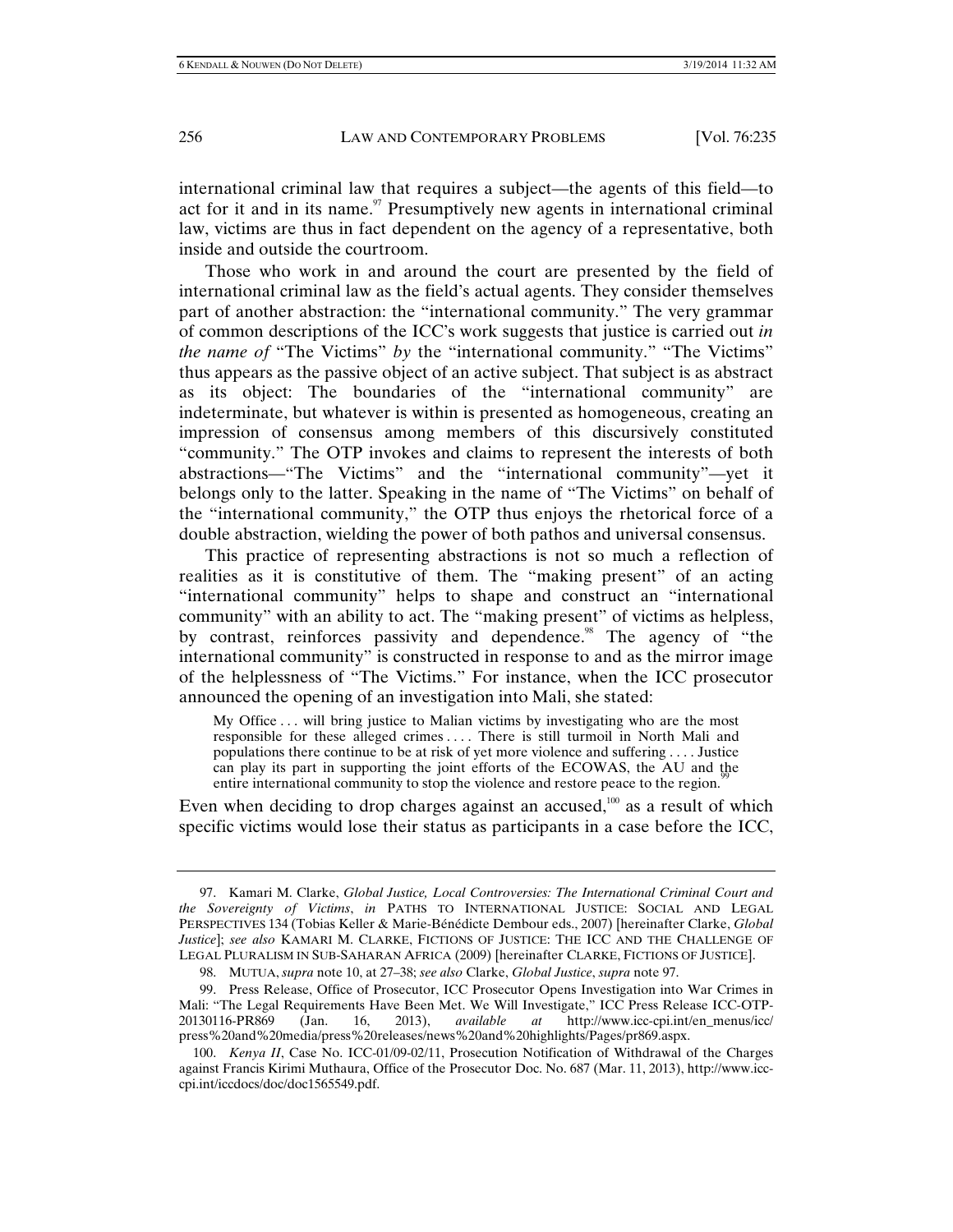the ICC prosecutor emphatically reiterated her commitment to the victims and stressed her own memory of them as a form of agency:

[L]et me remind you all of my unwavering commitment to justice for the victims of the 2007-2008 post-election violence. The real victims of the terrible violence in Kenya five years ago are the men, the women, and the children, who were killed, injured, raped, or forcibly displaced from their homes - and whose voices must not be forgotten. I will not forget them.<sup>1</sup>

As this quote reveals, the practice of representing victims as objects of the agency of heroic interveners occurs in a discourse that is not purely legal or technical: As Susan Marks and Andrew Clapham have argued, it involves a degree of pathos and melodrama.<sup>102</sup> The melodramatic representation of victims replaces their actual experience with "a cheap and ghastly imitation," exaggerating the relevant "plot" and "characters" in order to appeal to the observer's emotions.103 At the same time, those acting in the name of victims "represent" themselves as a heroic and powerful substitute, as "the holder of those values which the victim lacks."<sup>104</sup> "I am doing justice for you," the court's first prosecutor said to the people of northern Uganda.<sup>105</sup> Rather than a position of empathy, the actor occupies a pleasurable position of compassion or even heroism, reimagining the world and the actor's own agency within it.<sup>106</sup> As the first prosecutor recounts,

One of my investigators from Portugal interviewed a girl who was abducted when she was 11-years-old but later escaped. After 3 days, when the investigator had finished asking the questions the girls started to cry. My investigator felt bad. But the girl said: "Don't worry, I am not sad. I am crying because this is the happiest moment of my life. I have never had anyone pay such attention to what happened to me." What we are doing is helping the victims to be less of victims and more of citizens. It is my legal duty to grant such people justice.<sup>1</sup>

Melodramatic in that it exaggerates the characters of the hero and the victim, this quote also reveals the circular relationship of representation that Bourdieu pointed to: The representative, the one who speaks *on behalf of*, is also dependent upon the authority conferred by the represented to speak in their

 <sup>101.</sup> Press Release, Office of the Prosecutor, Statement by ICC Prosecutor on the Notice to Withdraw Charges against Mr Muthaura, ICC Press Release (Mar. 11, 2013), *available at* http://www.icc-cpi.int/en\_menus/icc/press%20and%20media/press%20releases/Pages/OTP-statement-11-03-2013.aspx.

 <sup>102.</sup> SUSAN MARKS & ANDREW CLAPHAM, INTERNATIONAL HUMAN RIGHTS LEXICON 405 (2005); *see also* ROBERT MEISTER, AFTER EVIL: A POLITICS OF HUMAN RIGHTS 72 (2011).

 <sup>103.</sup> MARKS & CLAPHAM, *supra* note 102.

 <sup>104.</sup> Anne Orford, *Muscular Humanitarianism: Reading the Narratives of the New Interventionism*, 10 EUR. J. INT'L L. 679, 699 (1999); *see also* Clarke, *Global Justice*, *supra* note 97.

 <sup>105.</sup> Felix Osike, *Uganda: Kony Must Face Trial* [at] *ICC*, NEW VISION (July 13, 2007), http://www.newvision.co.ug/D/8/13/575670 (Uganda).

 <sup>106.</sup> See Robert Meister's critique of what he terms "humanitarian compassion": "[I]t makes us feel good about feeling bad, creating the delusion that compassion is its own reward." MEISTER, *supra* note 102, at 73. On heroism, see MARKS & CLAPHAM, *supra* note 102, at 404. *See also* Clarke, *Global Justice*, *supra* note 97.

 <sup>107.</sup> Felix Osike, *Uganda: ICC Prosecutor L*[]*uis Ocampo in His Office at the Hague*, NEW VISION (July 13, 2007), http://allafrica.com/stories/200707160105.html (Uganda).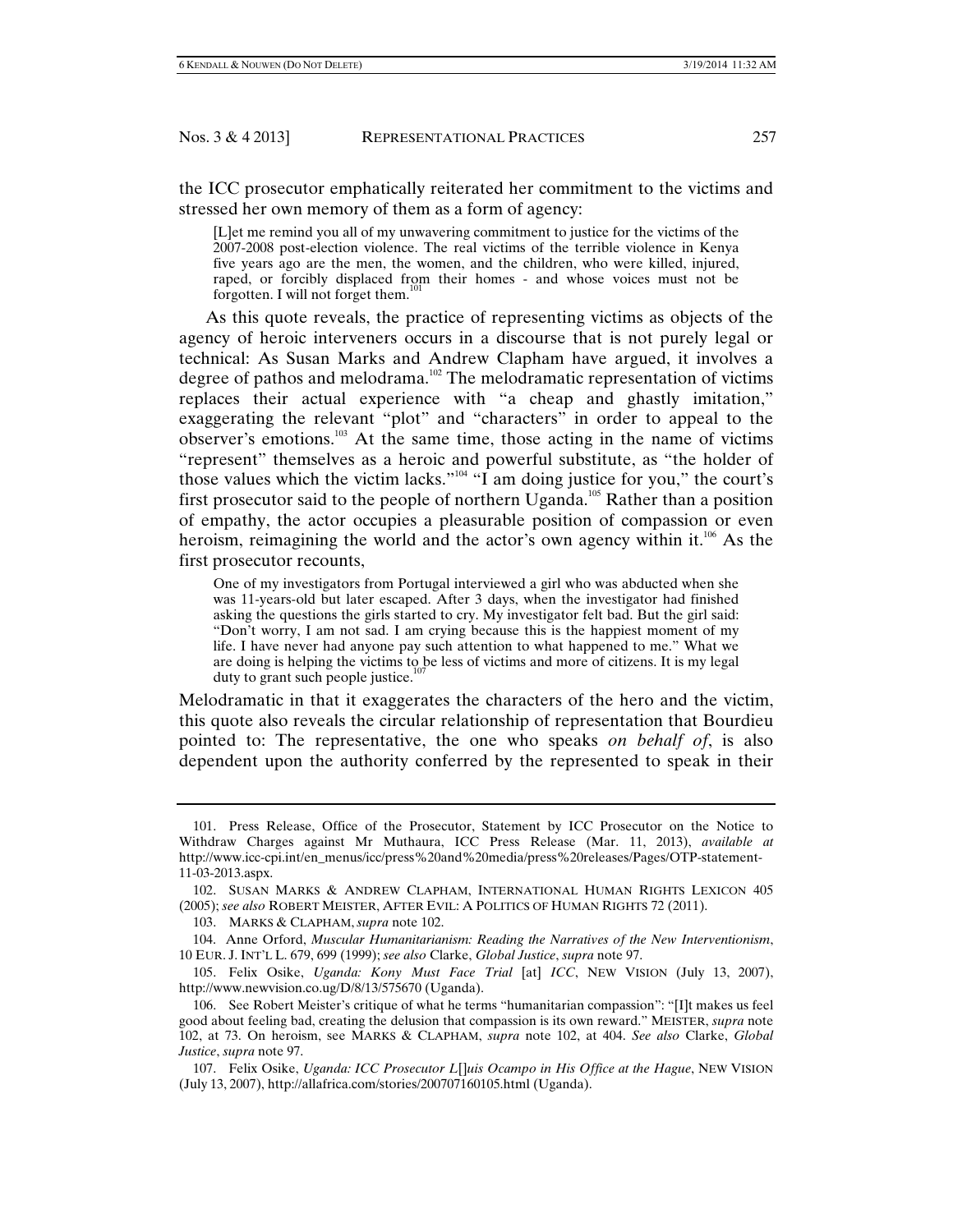name. The heroic actor on behalf of the international community needs victims—or indeed "The Victims"—to exist and to continue to exist in order to justify the work of international criminal law.

The mutual dependence inherent in this circular relationship of representation in some instances creates a system of checks. This could be the case, as Bourdieu explains, when power is conferred from one person to another.<sup>108</sup> Or, to put it in terms of legal representation, the more direct the mandate of representation, the stronger the check on the power of the representative. When the representative speaks on behalf of a collectivity, however, "that person can be invested with a power which transcends each of the individuals who delegate him,"109 introducing a transcendent power into representational practice that is greater than the sum of the represented individuals. The check that the represented could theoretically exercise on the power of the representative is then operable only if the represented "can stand up and say 'you are not the group."<sup> $110$ </sup> In the context of ICC proceedings, exercising a check on the powers of those who discursively represent the victims is virtually impossible when represented individuals are increasingly displaced by the collective fiction of "The Victims," a fiction that cannot respond to claims made in its name.

The convenience of "The Victims," this figure that cannot contest its own representation, reveals what Bourdieu terms "the oracle effect," when a representative "gives voice to the group in whose name he speaks, thereby speaking with all the authority of that elusive, absent phenomenon."<sup>111</sup> "The Victims" is not sufficiently tangible to contest the representative practices that are undertaken on its behalf. And yet as a rhetorical construct, this entity continues to provide a ready justification for the work of the ICC.

#### IV

## **CONCLUSION**

Despite the frequent invocation of victims as actors, it has proven difficult to grant individual victims a place in the process of international criminal law. First, as the chambers have realized,<sup>112</sup> there are many victims of international

 <sup>108.</sup> BOURDIEU, *supra* note 7, at 204.

 <sup>109.</sup> *Id.* at 203.

 <sup>110.</sup> *Id*. at 212.

 <sup>111.</sup> *Id.* at 211.

 <sup>112.</sup> *See, e.g.*, *Kenya II,* Case No. ICC-01/09-02/11, Decision on Victims' Representation and Participation, Trial Chamber V Doc. No. 498, ¶ 20 (Oct. 3, 2012), http://www.icc-cpi.int/iccdocs/doc/ doc1479387.PDF. See also, in the context of reparations, the ICC Trial Chamber's decision on victims' reparations in Prosecutor v. Lubanga, Case No. ICC-01/04-01/06, Decision Establishing the Principles and Procedures to be Applied to Reparations (Aug. 7, 2012), http://www.icc-cpi.int/iccdocs/doc/ doc1447971.pdf (deciding to approach victims collectively). The Assembly of States Parties, too, is considering options for a more collective approach to victims' participation. *See* Int'l Criminal Court, Assembly of States Parties, *Victims and Reparations*, Res. 7, ¶ 5, ICC Doc. ICC-ASP/11/Res.7 (Nov. 21, 2012), *available at* http://www.icc-cpi.int/iccdocs/asp\_docs/Resolutions/ASP11/ICC-ASP-11-Res7-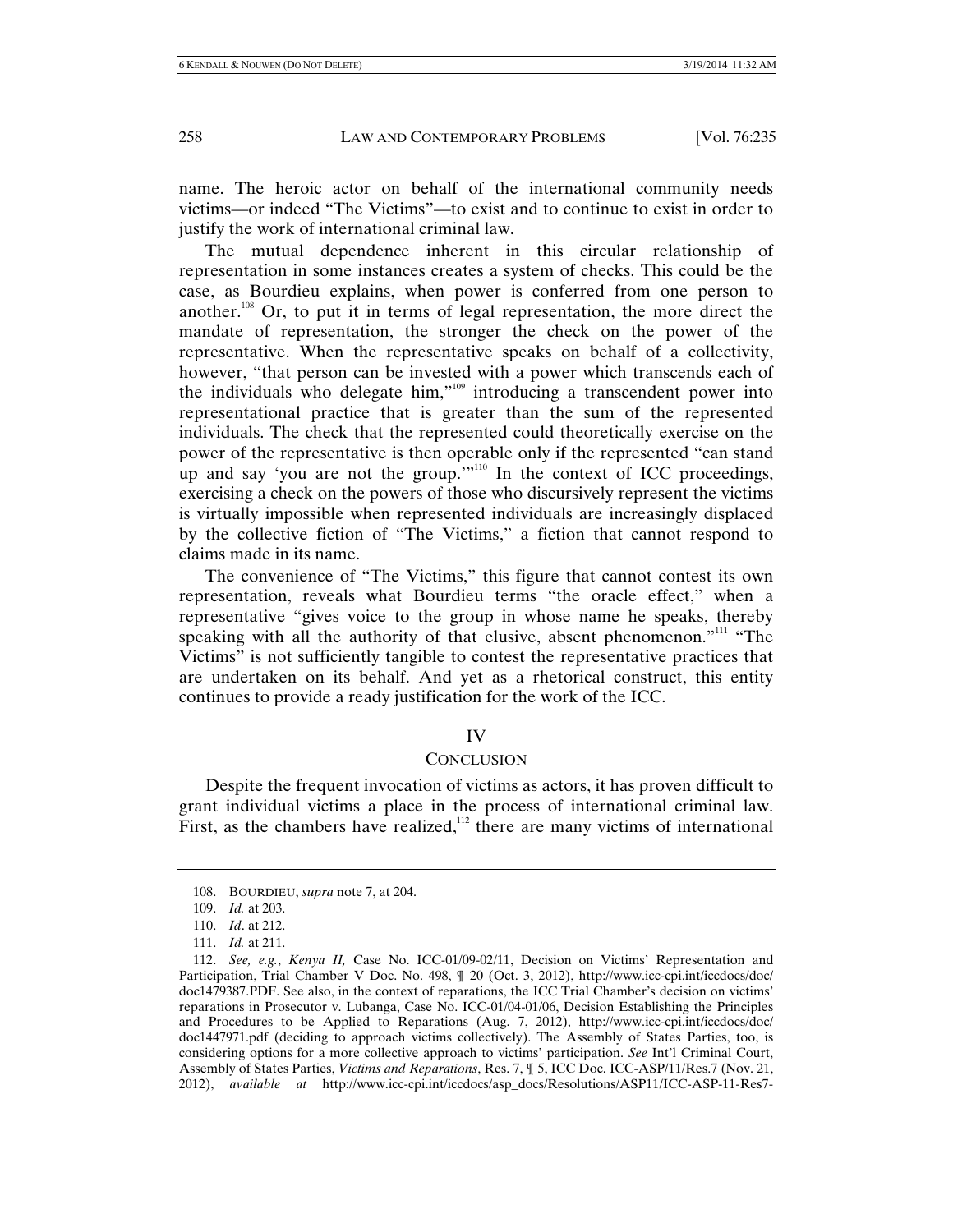crimes. This has raised numerous managerial and financial problems in the current procedural setup.<sup>113</sup> More fundamentally, as Martti Koskenniemi has observed concerning the role of the victim in the doctrine of humanitarian intervention, the victim is considered "worthy of humanitarian support as long as he remains a helpless victim – but turns into a danger the moment he seeks to liberate himself."<sup>114</sup> As individual human beings, victims (in sharp contrast to "The Victims") are inherently political persons. As a political person—with interests and relationships and strategies—a victim carries a political narrative of the past and a vision for the future that may fit uneasily in the courtroom process, and indeed in the project of international criminal law more broadly. Victims as political persons may even oppose the use of international criminal law in response to the harms they have suffered, preferring other solutions to conflicts and alternate avenues of redress.<sup>115</sup>

One of the most common discursive practices for dealing with the complexities of the individual victim has been that of abstraction: to refer to "The Victims" collectively as opposed to specific victims. In this practice, the figure of "The Victims" has emerged as a seemingly sovereign placeholder of international criminal law. "The Victims" suggests a symbolic unity and authority, not unlike that other abstraction, "the international community," in whose name international criminal law is ostensibly carried out. It is also an authority that cannot be challenged because victims' experiences of suffering cannot be contested. As an abstraction, however, "The Victims" cannot call to account those who act in its name. International criminal law is thus carried out in the name of two abstractions, neither of which (unlike the state) has legal personality and neither of which can hold those who claim to represent it to account.

"The Victims" as an abstraction serves the project of international criminal law—itself a field that often disavows its own political origins and  $consequences<sup>116</sup>$ —more effectively than individual victims, with their particular circumstances, interests, and views of what justice ought to be. As an abstraction, "The Victims" can always be crafted as a mirror image: as the innocent mirror image of the criminal (for instance, the child soldiers vis-à-vis Lubanga), $^{117}$  as the helpless mirror image of international actors who must act in

ENG.pdf (requesting "the Bureau to prepare, in consultation with the Court, any amendments to the legal framework for the implementation of a predominantly collective approach in the system for victims to apply to participate in the proceedings").

 <sup>113.</sup> For two accounts of these challenges from within the court, see McKay, *supra* note 42, and Van den Wyngaert, *supra* note 14.

 <sup>114.</sup> Martti Koskenniemi, *"The Lady Doth Protest Too Much": Kosovo, and the Turn to Ethics in International Law*, 65 MOD. L. REV. 159, 173–74 (2002).

 <sup>115.</sup> *See supra* note 28 and text accompanying note 69.

 <sup>116.</sup> *See, e.g.*, Sarah M.H. Nouwen & Wouter G. Werner, *Doing Justice to the Political: The International Criminal Court in Uganda and Sudan*, 21 EUR. J.INT'L L. 941 (2010).

 <sup>117.</sup> *See* Luis Moreno-Ocampo, Prosecutor, Int'l Criminal Court, Working with Africa: The View from the ICC Prosecutor's Office 9 (Nov. 9, 2009) (transcript available at http://www.icc-cpi.int/ NR/rdonlyres/1229900D-B581-42AE-A078-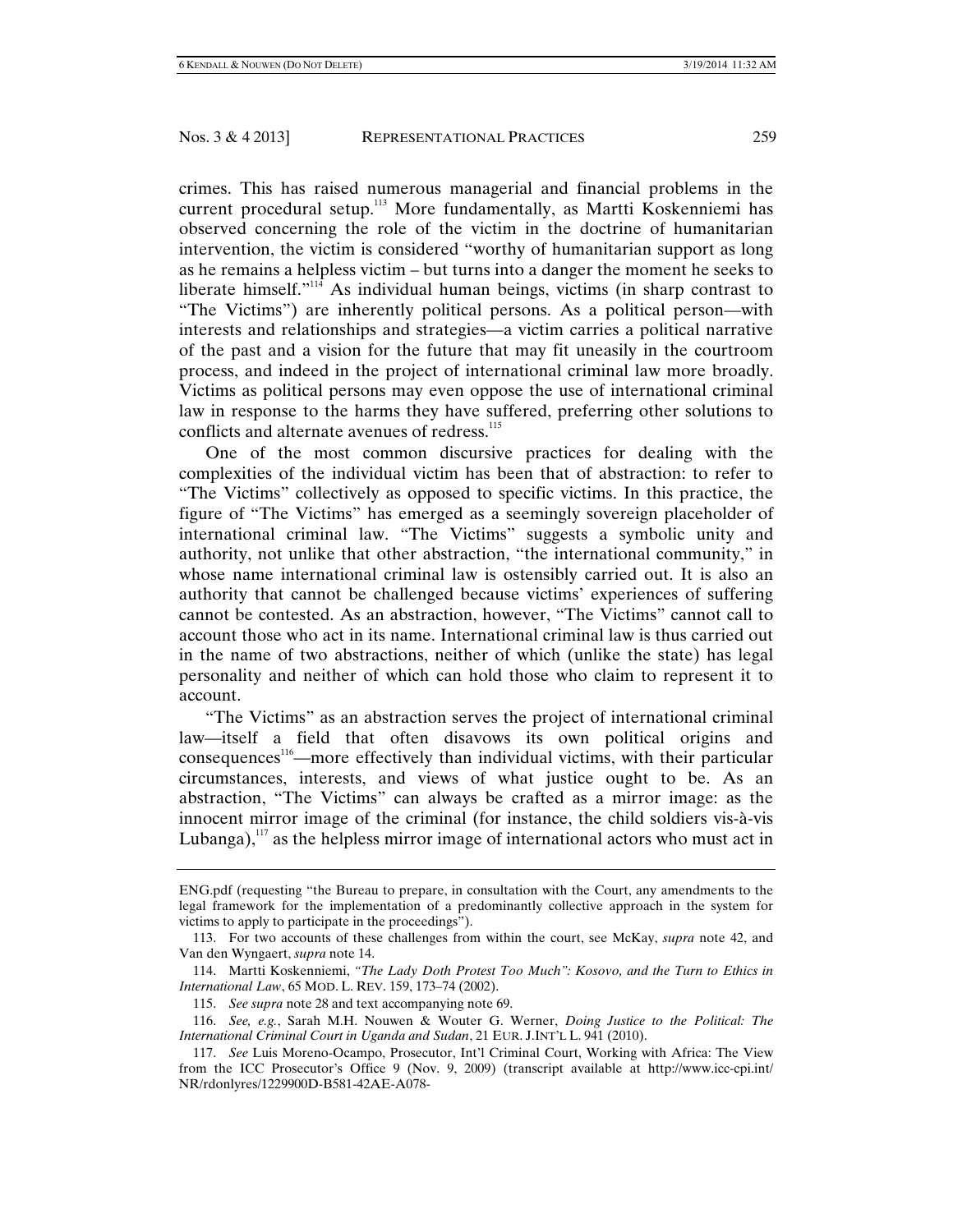its name (for instance, the women, children, elderly, and men, victimized in the past or future, who presumably depend on NGOs and international courts to receive justice), and as the passive mirror image of an "international community" that is discursively constituted to act on its behalf. Commentators within and outside the legal community may have been inclined to disregard sweeping statements concerning "the victims" as the triumphalist language of diplomats and activists. However, dismissing this kind of representation because it is *legally* irrelevant fails to acknowledge that the invocation of "the victims" has become routinized in the discourse of the ICC. Indeed, it has become a regular practice. And, like other practices, practices of representing victims before the ICC are consequential. Both the representation of victim participants in courtroom proceedings and the discursive representation of "The Victims" are practices that generate conceptions, produce effects, and not only challenge but also sustain structures of power.

Insofar as practices amount to implementation of preconceived ideas—as is the case with laws—they are also "constitutive of social reality."118 The practices of victim representation constitute social reality in at least three ways. First, these practices reinscribe the court's own authority through recourse to a presumptive set of constituents, namely the victims of crimes within its jurisdiction, who are to be represented through the ICC's work. The 2002 entry into force of the Rome Statute may serve as the ICC's original constitutive act, but its authority is continuously reconstituted through ritualized practices. As Davide Nicolini has observed, institutions are "kept in existence through the recurrent performance of material activities, and to a large extent they only exist as long as those activities are performed."<sup>119</sup> Through its practices the ICC and its proponents continue to invoke the interests of victims as a basis of the court's activity and as a justification in the face of criticism.

Secondly, ICC representative practices generate and reinforce the idea of "The Victims," fostering particular conceptions of an individual's lived reality, forms of suffering, and desires for redress.120 This idea, in turn, has imperative

<sup>918550</sup>C372FB/281385/south\_africa\_nov\_09\_3finalfordistribution.pdf) ("The Africa bias is a baseless debate started and promoted by President Bashir. . . . I will not apologize for protecting the rights of African victims. As Archbishop Tutu said, you have to choose your side, to protect the criminals or their victims.").

 <sup>118.</sup> Adler & Pouliot, *supra* note 2, at 12 (discussing the practice of bargaining); *see also id.* at 23.

 <sup>119.</sup> DAVIDE NICOLINI, PRACTICE THEORY, WORK, AND ORGANIZATION: AN INTRODUCTION 3 (2013).

 <sup>120.</sup> See more generally on the social construction of suffering, Arthur Kleinman, "*Everything That Really Matters": Social Suffering, Subjectivity, and the Remaking of Human Experience in a Disordering World*, 90 HARV. THEOLOGICAL REV. 315, 321 (1997) ("[S]uffering ... is ... a professional discourse that organizes forms of suffering as bureaucratic categories and objects of technical intervention . . . suffering is social ... because social institutions respond with assistance to certain categories of sufferers (categories that institutions have constructed as authorized objects for giving help), while denying others or treating them with bureaucratic indifference. Thereby social institutions, through their policies and programs, frequently deepen certain forms of social suffering and become obstacles to their alleviation." (citation omitted)).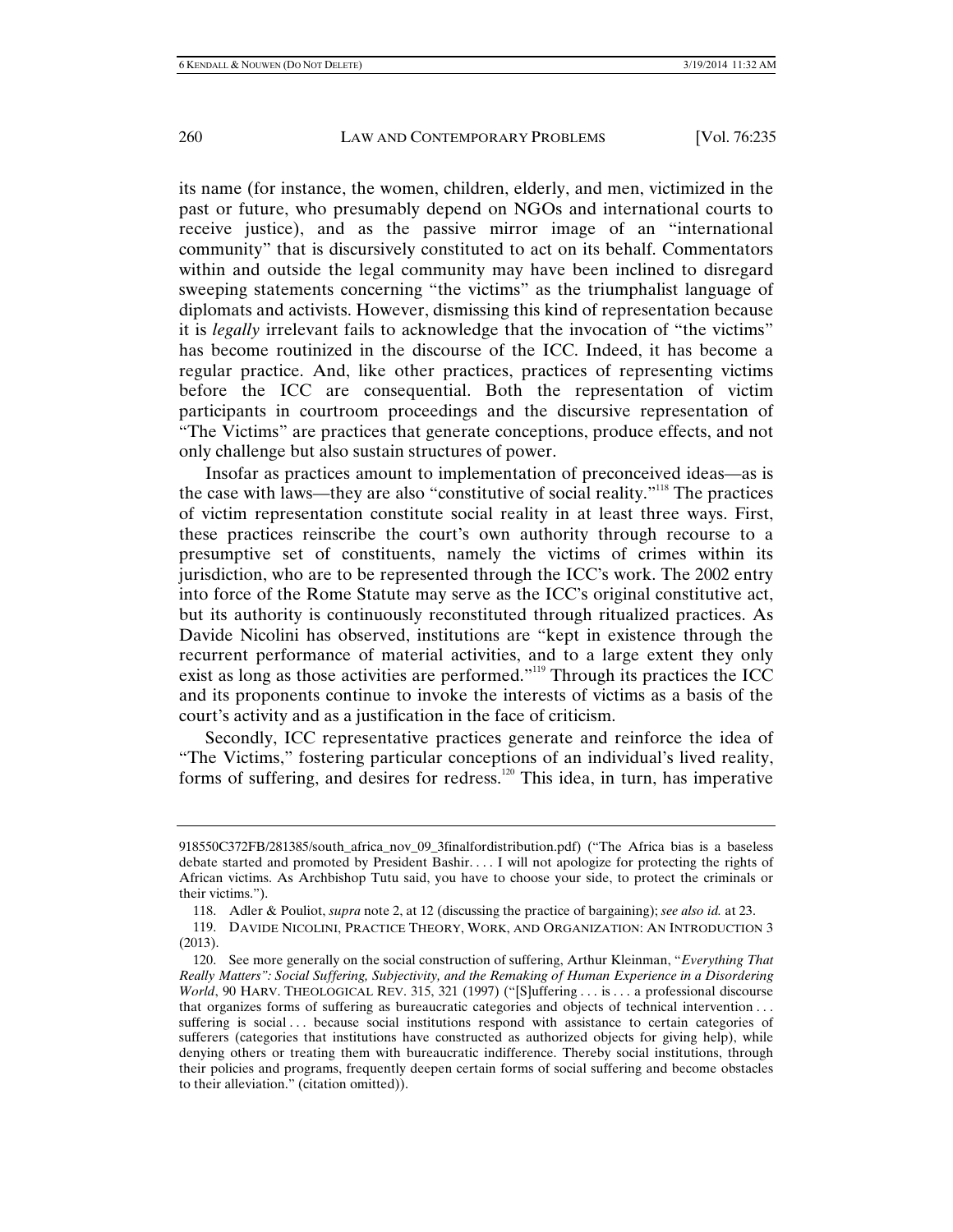force: Implemented by the world's only permanent international criminal court and the influential epistemic community surrounding it, the idea of "The Victims" becomes a governing paradigm for how survivors of mass-atrocity crimes *ought* to articulate their suffering. Indeed, as the above statement from an international NGO asserts, recognition by the ICC is regarded as a means through which victims "can regain confidence in their ability to live."<sup>121</sup> Put another way, in the words of the court's first prosecutor, "What we are doing is helping the victims to be less of victims and more of citizens."<sup>122</sup> This idea of conflict survivors as passive figures requiring ICC intervention has become commonplace among those who advocate on behalf of victims:

For victims, a case before the ICC means that the international community hears their suffering, and cares enough to ensure that those responsible for their pain will not go unpunished .... Being an integral part of the process is also the first step towards giving victims back the dignity they had lost through these crimes.<sup>1</sup>

As it is presented in these statements, representation before the ICC enables individuals to regain their confidence, citizenship, and dignity—fundamental qualities that have presumably been lost, and that an entity such as the court can presumably recover. Presumptions aside, seeking redress through recognition by an entity such as the court is beset by the limitations and exclusions illustrated through the narrowing of the pyramid of juridified victimhood.

A third result of these practices is that actual victims are depoliticized.<sup>124</sup> Disavowing the political aspects of victims' identities suppresses the extent to which survivors are actors with initiative and interests.<sup>125</sup> Particularly, the practice of abstracting victimhood serves to suppress the victim's political interests. The more abstract the victim, the less political and thus the more suitable to international criminal law. Thus "The Victims"—as an abstraction that cannot speak back—is a safe and available substitute for actual victims in the discourse of international criminal law. Meanwhile, leaving agency to those who purport to represent victims enhances these agents' own resources, power, and status. The increasing gap between the discourse and reality of victim participation is thus also an increasing gap between those who represent and those who are represented.

In sum, in the practices of the ICC—which in this context involves not merely the court, but also the epistemic community surrounding it—victims are both overdetermined and less represented than the claims suggest. They are overdetermined in that all victims are amalgamated into an abstract entity, "The Victims," which serves as a rhetorical justification and rationalization of

 <sup>121.</sup> Niccolò Figà-Talamanca, *supra* note 23.

 <sup>122.</sup> Osike, *supra* note 107.

 <sup>123.</sup> Victims' Rights Working Group, Statement at the 11th Session of the Assembly of States Parties (Nov. 15, 2012).

 <sup>124.</sup> *See* Clarke, *Global Justice*, *supra* note 97.

 <sup>125.</sup> *See* BRANCH, *supra* note 10; MARKS & CLAPHAM, *supra* note 102, at 404.